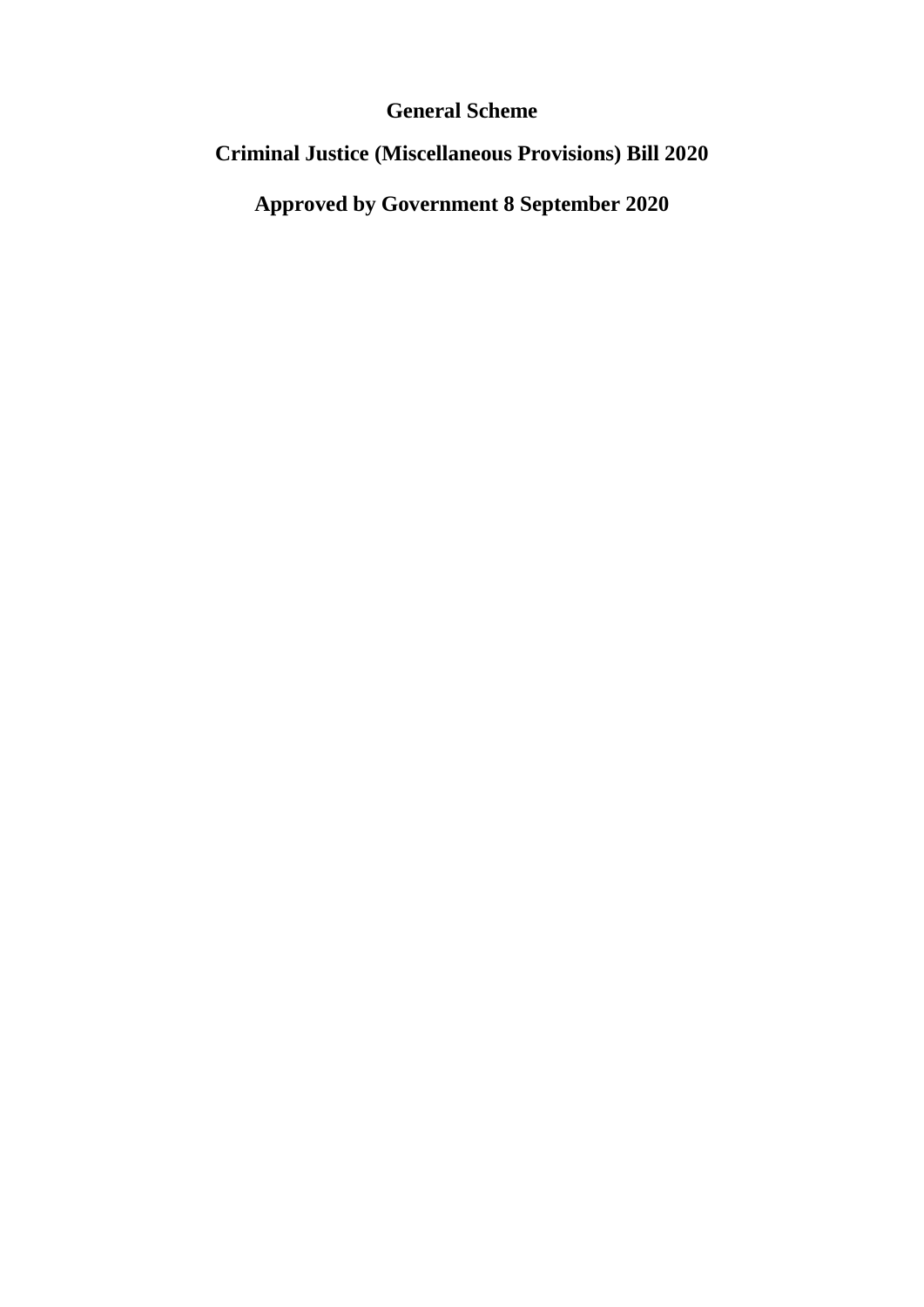#### **CRIMINAL JUSTICE (MISCELLANEOUS PROVISIONS) BILL 2020**

#### ARRANGEMENT OF SECTIONS

#### PART 1

#### Amendments to Firearms and Explosive Acts

- Head 1. Amendment of section 2 of the Firearms Act 1925.
- Head 2. New section 3F of the Firearms Act 1925.
- Head 3. New section 3G of the Firearms Act 1925.
- Head 4. New section 3H of the Firearms Act 1925.
- Head 5. New section 6B of the Firearms Act 1925.
- Head 6. Amendment of section 5 of the Explosive Act 1875.

#### PART 2

#### Conspiracy to murder

- Head 7. Amendment of section 4 of the Offences Against the Person Act 1861.
- Head 8. Amendment of section 71 of the Criminal Justice Act 2006.

#### PART 3

#### Appeal against sentence

- Head 9. Amendment of section 2 of the Criminal Justice Act 1993.
- Head 10. Amendment of section 3(2) of the Criminal Procedure Act 1993.
- Head 11. Amendment of section 265 of the Children Act 2001.

#### PART 4

#### Amendment to European Arrest Warrant Act 2003

- Head 12. Insertion of a definition in section 2 of Act of 2003.
- Head 13. Amendment of section 16 of Act of 2003.
- Head 14. Amendment of section 45 of Act of 2003.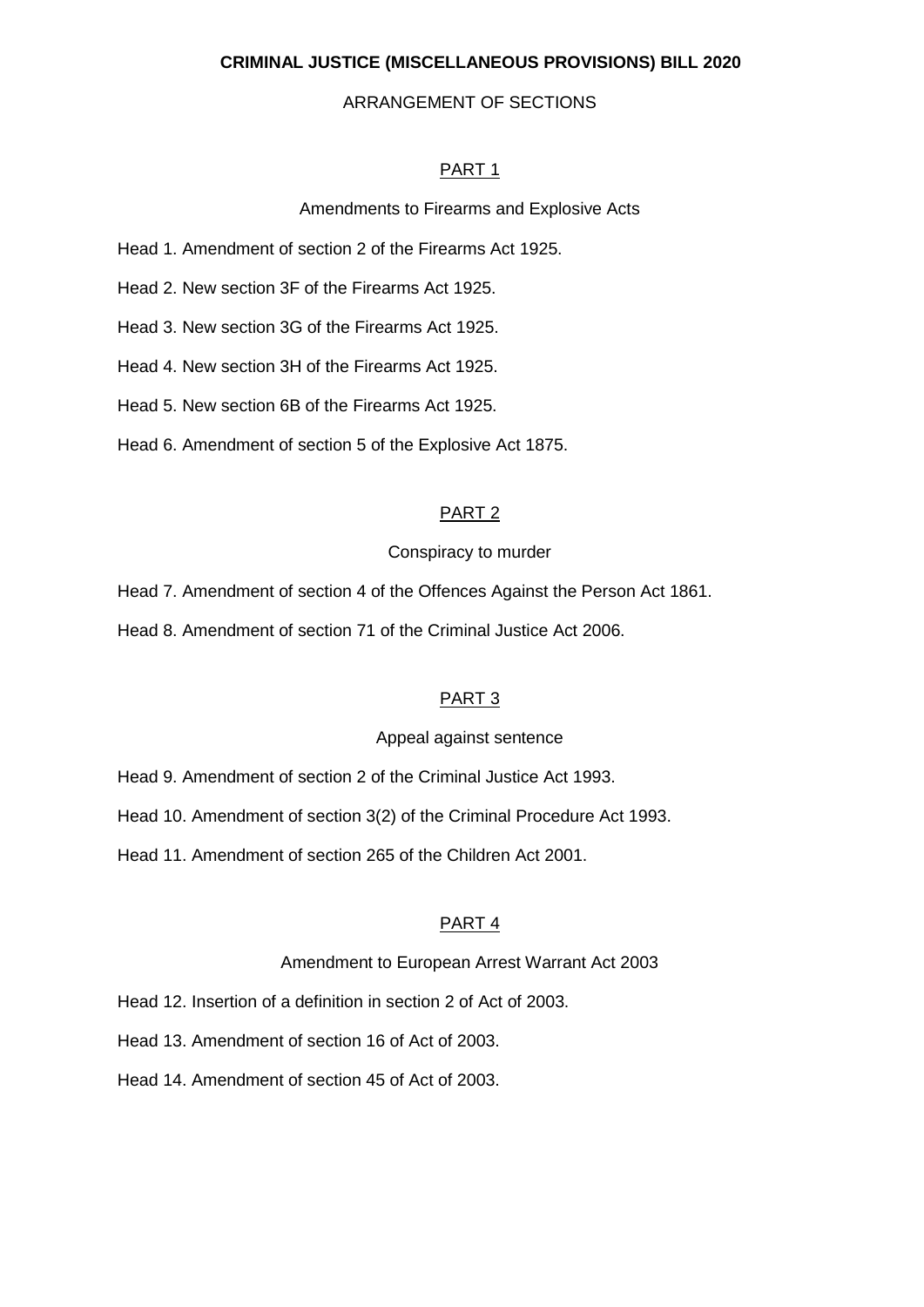#### PART<sub>5</sub>

#### Amendment of Criminal Justice Acts

Head 15. Amendment of section 23A of the Criminal Justice (Public Order) Act 1994.

Head 16. Amendment of section 16 of the Criminal Justice Act 2006.

Head 17. Amendment of Schedule 1 to Criminal Justice Act 2011.

#### PART 6

Amendments to Offences Against the State Acts

Head 18. Amendment of section 30 of the Offences Against the State Act 1939.

Head 19. Amendment of section 9 of the Offences Against the State (Amendment) Act 1998.

#### PART 7

Amendment to Mutual Legal Assistance Act 2008

Head 20. Amendment of section 75 of Act of 2008.

#### PART 8

Amendment of Prisons Act 2007

Head 21. Repeal of Part 4 of Prisons Act 2007.

#### Part 9

Amendment of the Misuse of Drugs Act 1984

Head 22. Amendment of section 10 of the Misuse of Drugs Act 1984.

#### PART 10

#### Miscellaneous

Head 23. Amendment of Schedule 1 to the Bail Act 1997.

Head 24. Amendment of Section 17 of the Parole Act 2019.

Head 25. Amendment of Section 24 of the Parole Act 2019.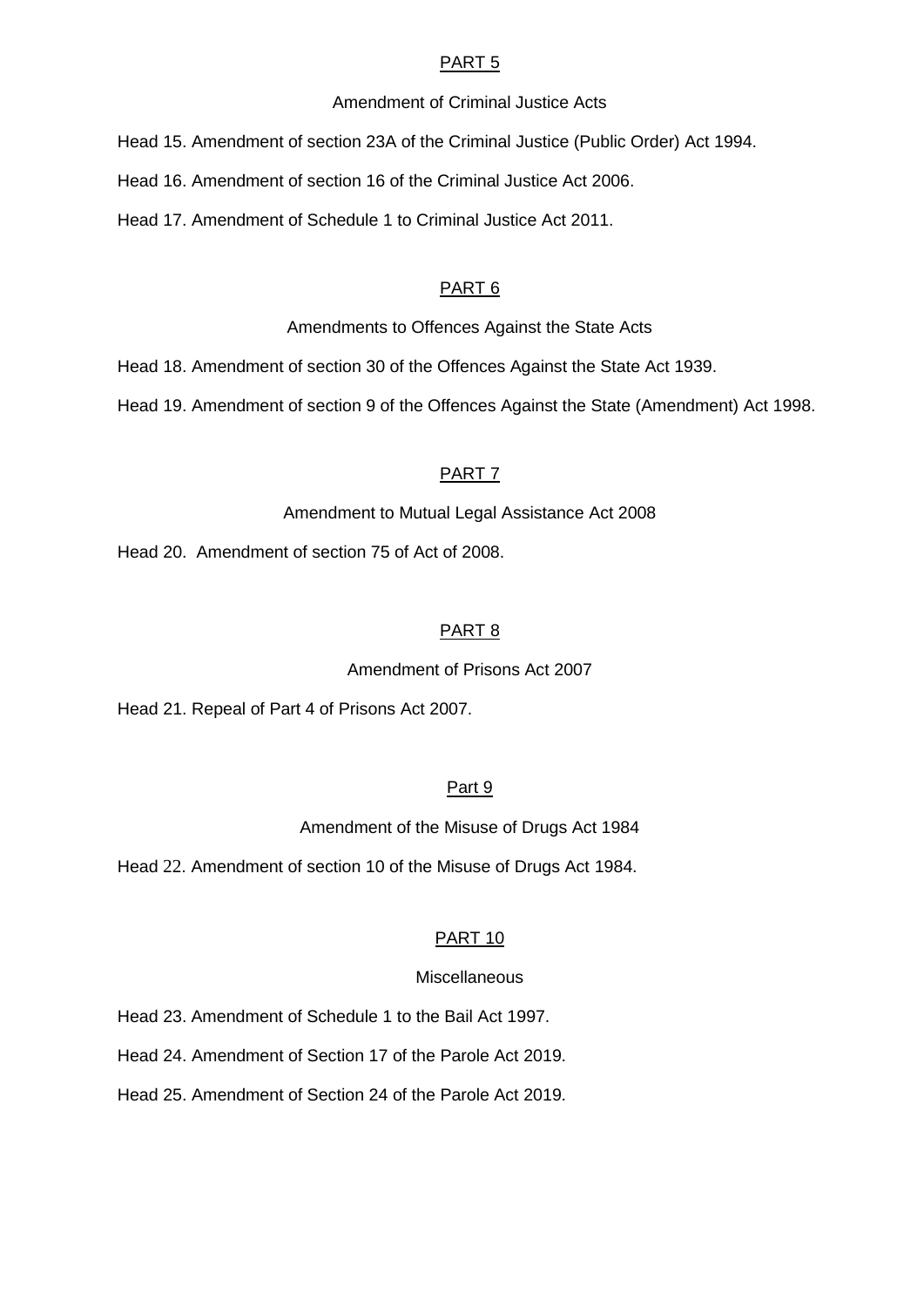## PART 11

#### General

Head 26. Short title and commencement.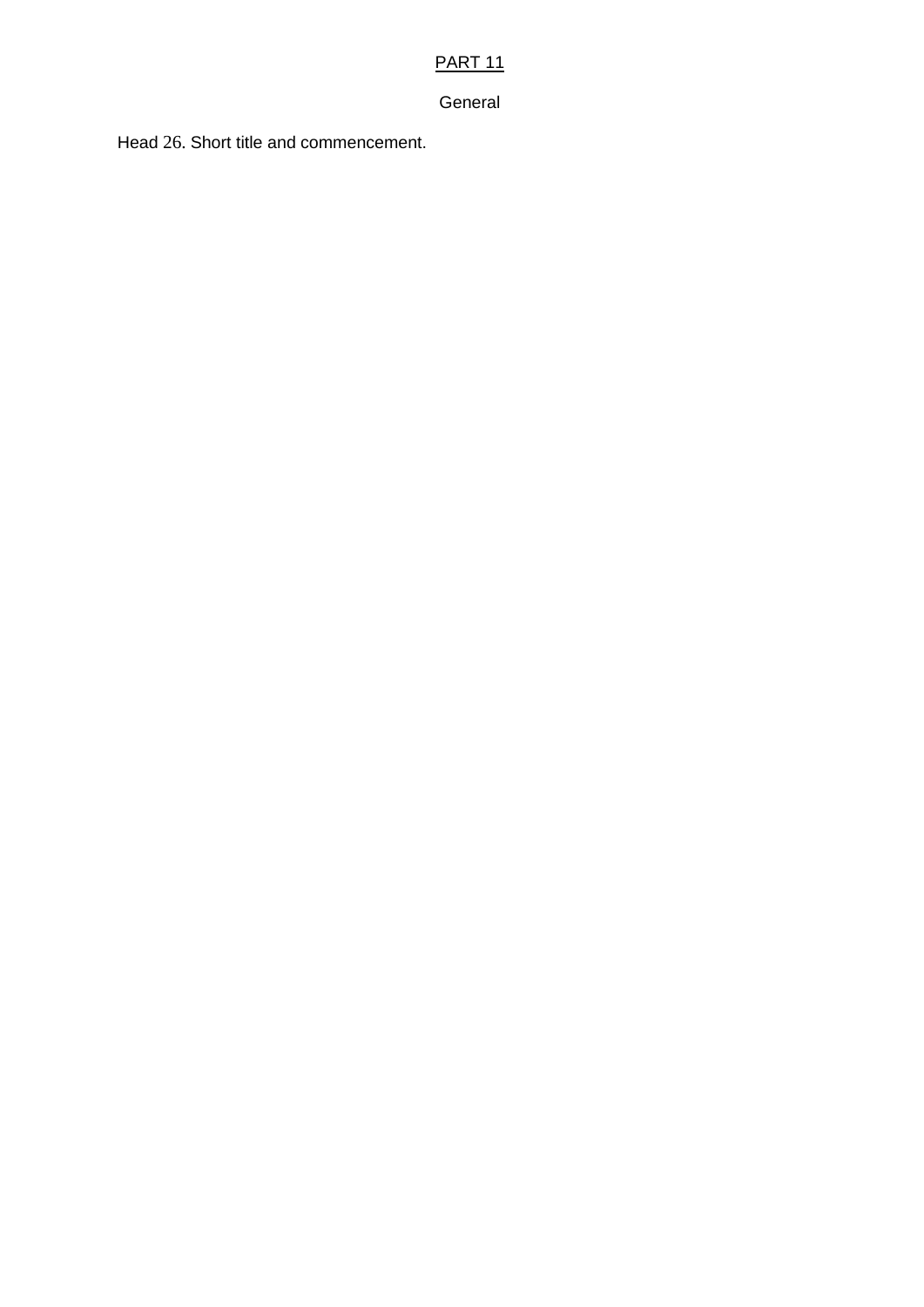#### **Head 1 - Amendment of section 2 (Restriction on possession, use, and carriage of firearms) of the Firearms Act 1925**

## **Provide for:**

The amendment of subsection 2(3) of the Firearms Act 1925 as follows –

- (a) the substitution in paragraph (g) of "humane slaughter of animals;" for "humane slaughter of animals." and
- (b) the addition of the following paragraph:

"(h) the possession, use or carriage of a firearm or ammunition in the course of his or her duties by a member of the staff of Forensic Science Ireland. For the purpose of this paragraph "a member of the staff of Forensic Science Ireland" means an officer of the Minister who is assigned to perform duties in FSI;"

#### **Note**

This Head provides for an exemption for FSI from the restrictions on possession, use and carriage of firearms as provided for in s. 2 of the Firearms Act 1925 (as amended).

The exemption applies to restricted and non-restricted firearms as subsection 2(6) does not limit the exemption.

The reference to "a member of the staff of Forensic Science Ireland" includes the Director of Forensic Science Ireland.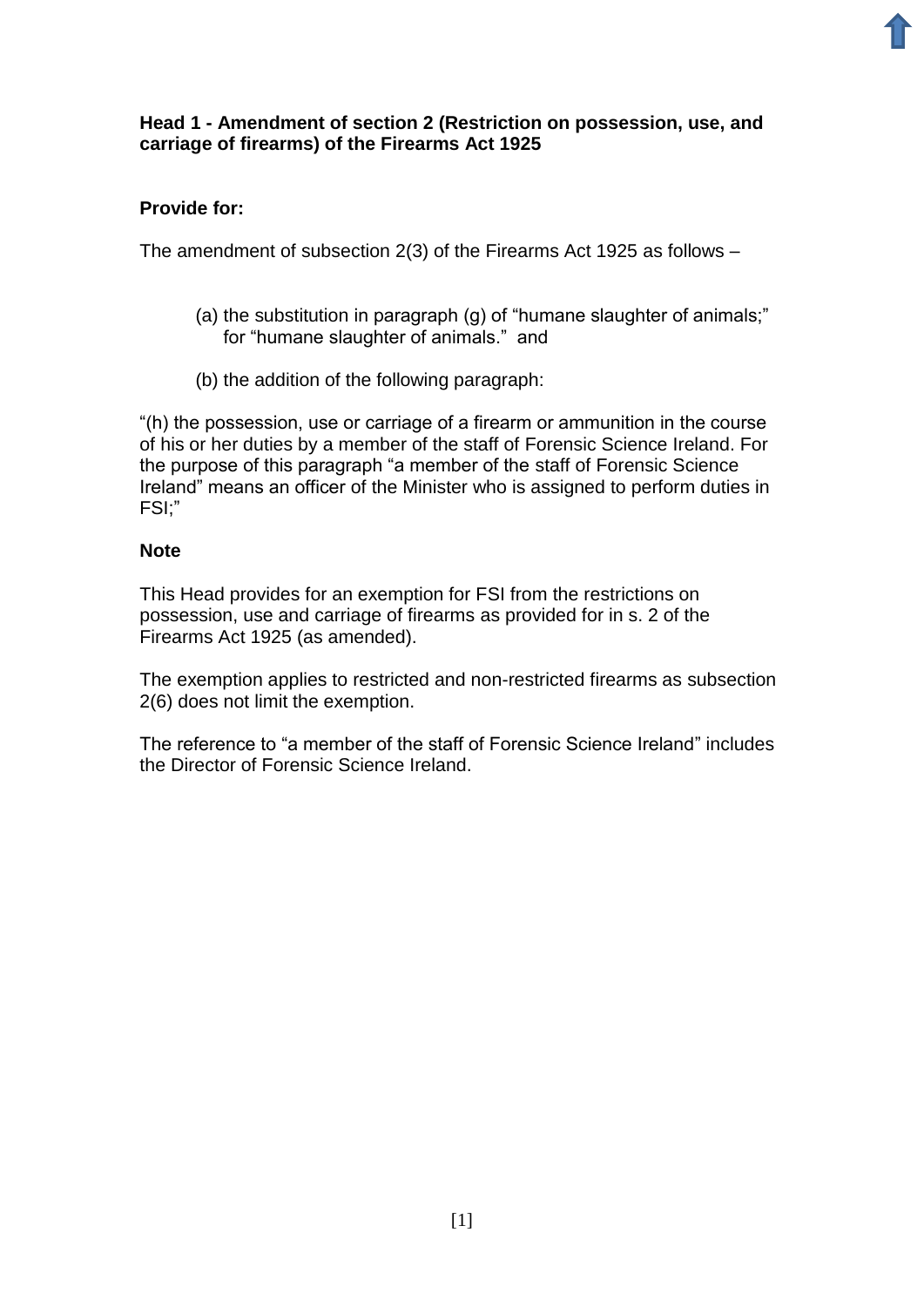## **Head 2 – Insertion of a new section 3F (Restrictions on licensing of semi-automatic centre-fire rifles) into the Firearms Act 1925**

## **Provide for:**

The insertion of a new Section 3F after Section 3E of the Firearms Act 1925 (as amended) as follows -

## **"Restriction on licensing of semi-automatic centre-fire rifles.**

3F**.** — (1) An application for a firearm certificate in respect of a semi-automatic centre-fire rifle shall be refused by an issuing person other than for a semiautomatic centre-fire rifle for which the applicant for the firearm certificate held a firearm certificate on or before 18 September 2015.

(2) Any firearm certificate in respect of a semi-automatic centre-fire rifle, other than one to which subsection (1) relates, granted between 18 September 2015 and the date of commencement of this section and in force shall stand revoked.

(3) For the purposes of this section, "semi-automatic centre-fire rifle" means rifled long firearms which use a round which is greater than .22 inch calibre and can reload automatically from a magazine or cylinder each time a round is discharged but can fire not more than one round with a single pull on the trigger."

## **Note**

This Head gives effect to the Minister's commitment to introduce a cap on the licensing of centre-fire semi-automatic rifles.

The Head is modelled on section 3D of the Firearms Act 1925 as amended by section 30 of the Criminal Justice (Miscellaneous Provisions) Act 2009.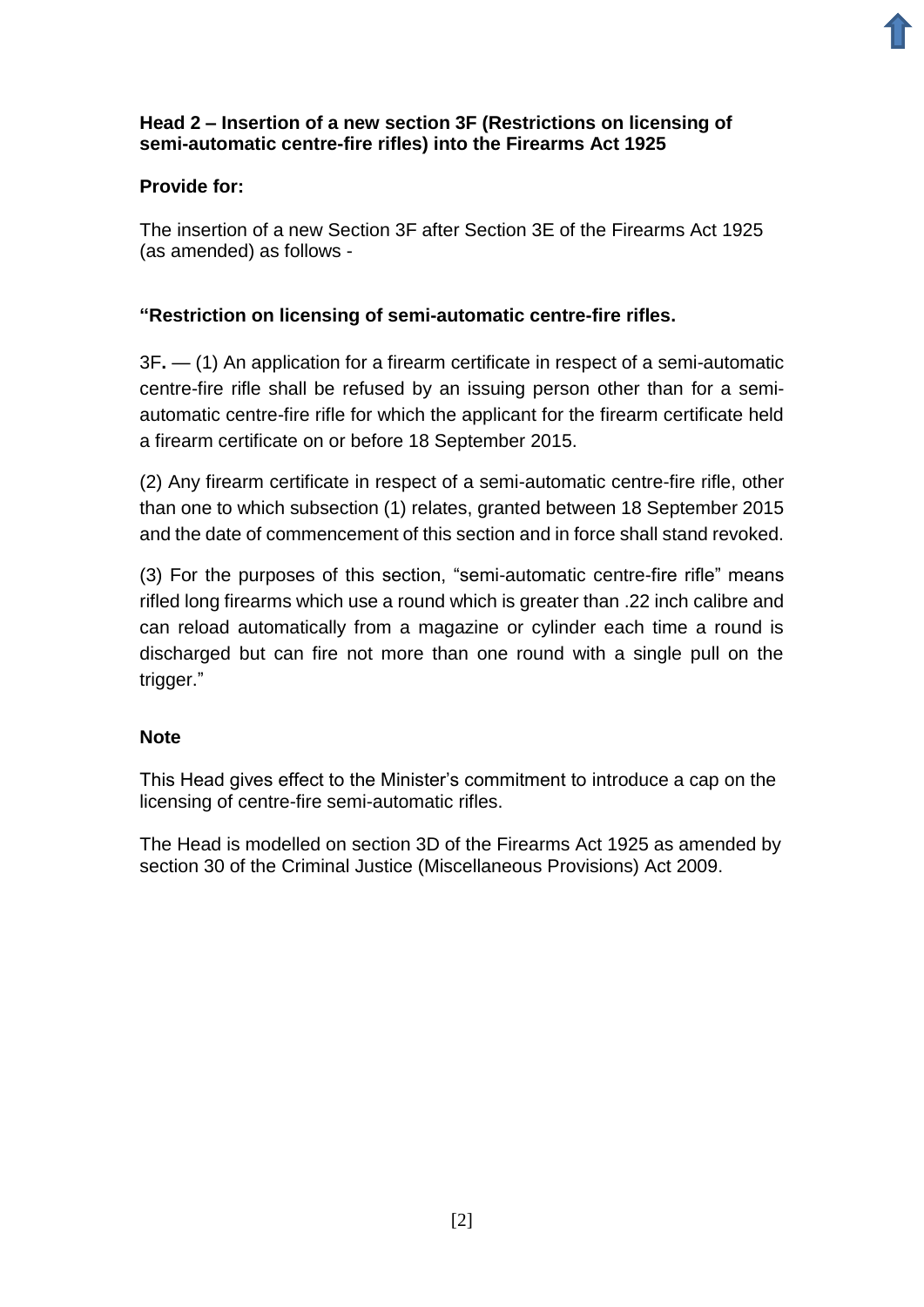## **Head 3 - Insertion of a new section 3G (Altering the marking of a firearm) into the Firearms Act 1925**

## **Provide for:**

The insertion of a new Section 3G after Section 3F(above) of the Firearms Act 1925 (as amended), as follows –

#### **"Altering the marking of a firearm.**

3G**.** — (1) A person who intentionally falsifies, illicitly obliterates, removes or alters the marking of a firearm shall be guilty of an offence.

(2) A person who is guilty of an offence under this section is liable—

(a) in case the firearm is a restricted firearm —

(i) on summary conviction, to a fine not exceeding  $\epsilon$ 5,000 or imprisonment for a term not exceeding 12 months or both, and

(ii) on conviction on indictment, to a fine not exceeding  $\epsilon$ 20,000 or imprisonment for a term not exceeding 7 years or both, and

(b) in any other case—

(i) on summary conviction, to a fine not exceeding  $E$ , 500 or imprisonment for a term not exceeding 12 months or both, and

(ii) on conviction on indictment, to a fine not exceeding  $\epsilon$ 10,000 or imprisonment for a term not exceeding 5 years or both."

#### **Note**

Article 5(1)(c) of the UN Firearms Protocol\* requires State Parties to establish criminal offences for persons falsifying or illicitly obliterating, removing or altering the marking on firearms as required under Article 8 of the Protocol. Although section 6 of the Firearms (Proofing) Act 1968 provides that a person shall not apply a mark to a firearm such as to be calculated to deceive, this would not fully meet the requirements of Article 5(1)(c). Accordingly, this Head seeks to introduce a new offence which complies with Article 5(1)(c).

\*Protocol against the Illicit Manufacturing of and Trafficking in Firearms, Their Parts and Components and Ammunition, supplementing the United Nations Convention against Transnational Organized Crime. EU Directive 2008/51/EC integrates the appropriate provisions required by the Firearms Protocol as regards intra-Community transfers of weapons. S.I. 493 of 2010 transposed the Directive into Irish law.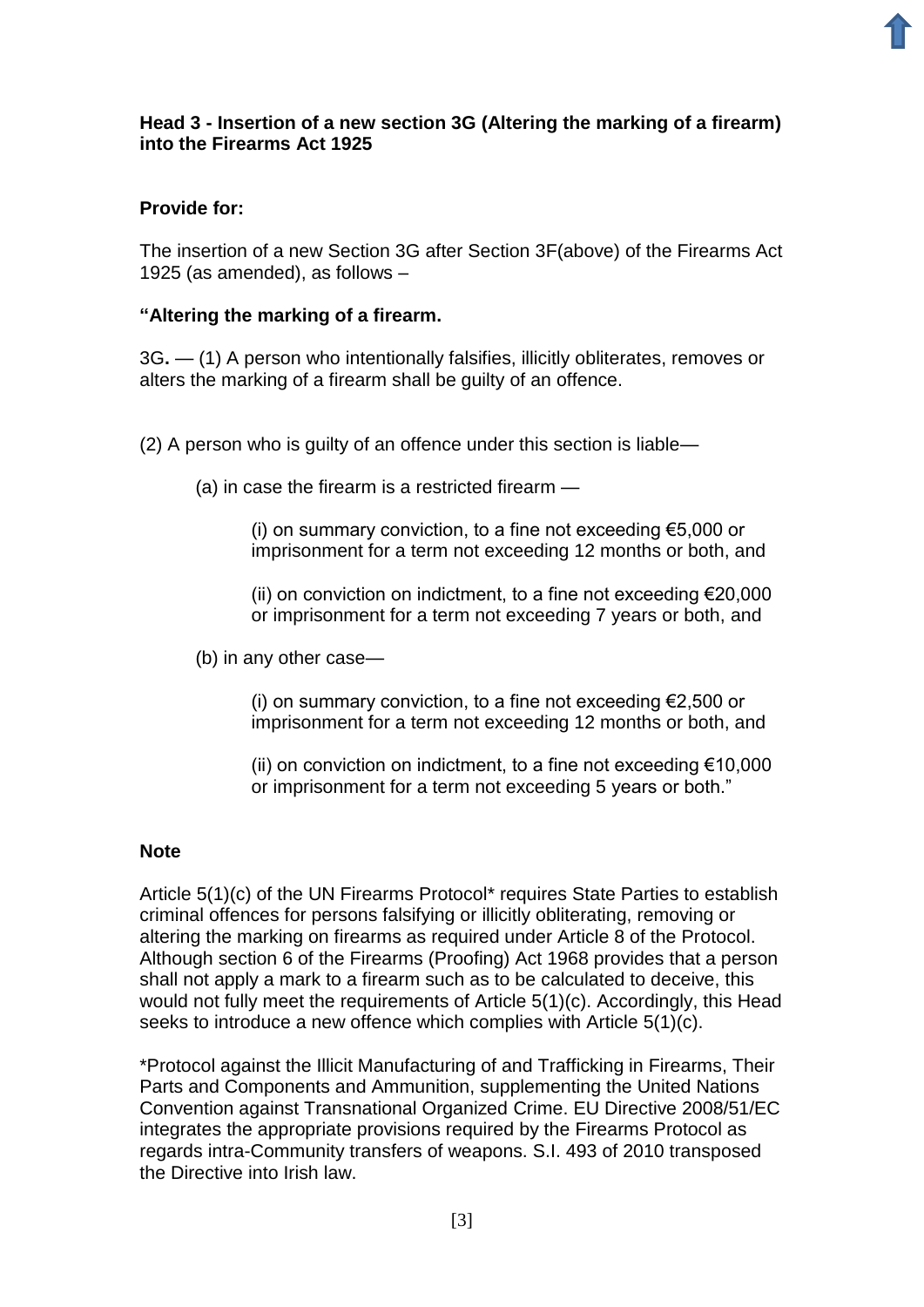## **Head 4 – Insertion of a new section 3H (Marking a firearm on import) into the Firearms Act 1925**

## **Provide for:**

The insertion of a new Section 3H after Section 3G(above) of the Firearms Act 1925 (as amended), as follows –

#### **"Marking a firearm on import**

3H**.** — (1) The Minister may make regulations to give effect to article 8(1)(b) of the Protocol against the illicit Manufacturing of and Trafficking in Firearms, their Parts and Components and Ammunition, supplementing the United Nations Convention against Transnational Organised Crime in relation to marking of each imported firearm, permitting identification of the country of import (Ireland) and the year of import.

(2) Such regulations shall apply where the State is the place of import onto the Community market of a firearm to which European Communities (Acquisition and Possession of Weapons and Ammunition) (Amendment) Regulations 2010 applies.

(3) Such regulations shall specify the unique markings of a firearm for the State [Ireland] as country of import and for the year of import.

(4) The unique markings referred to in subsection (3) shall be engraved upon an essential component of the firearm concerned, to be specified in the Regulations."

#### **Note**

Article 8(1)(b) of the Firearms Protocol requires States to mark imported firearms permitting identification of the country of import and, where possible, the year of import, enabling the competent authorities to trace the firearm. A unique marking is required if the firearm does not bear such a marking.

Accordingly, Head 4 seeks to give effect to article 8(1)(b) by providing for the marking of the country of import and the year of import. It is envisaged, for example, where a firearm was imported into Ireland in 2014, the marking could simply read IMP IRL 2014.

To comply with the Protocol, all firearms imported into the EU for the first time should be stamped by the importing Member State with a mark identifying the country and year of import; The intra-EU trade in firearms will not require an additional import mark each time a firearm crosses an internal EU border. However, firearms permanently exported from the EU which subsequently return should be re-stamped with a new import mark and a fresh record made.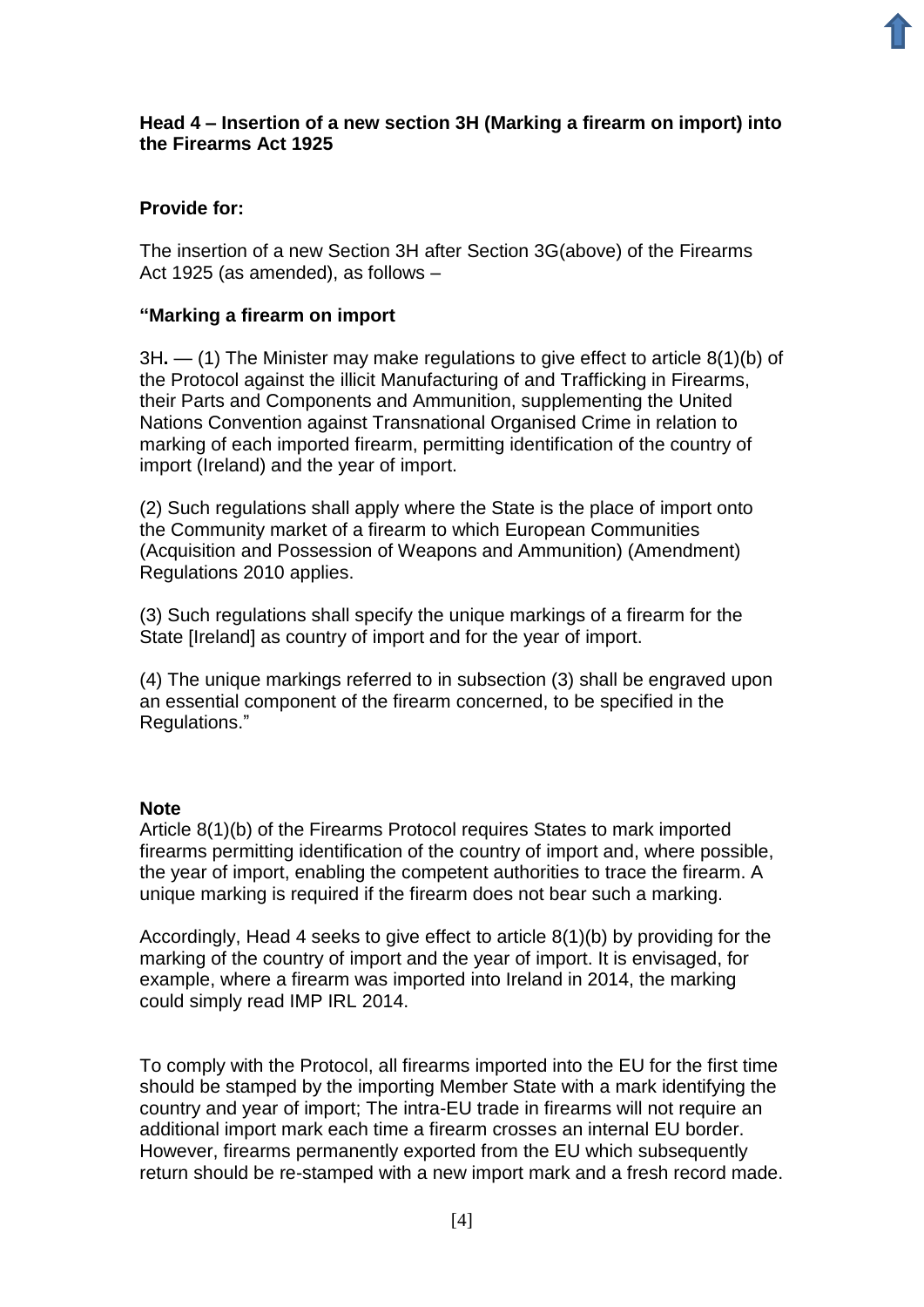## **Head 5 – Insertion of a new section 6B (Disposal of firearms) into the Firearms Act 1925**

## **Provide for:**

The insertion of a new Section 6B after Section 6A of the Firearms Act 1925 (as amended), as follows –

## **"Disposal of firearms.**

6B**.** — (1)The Minister may, following consultation with the Commissioner, make regulations to give effect to article 6(2) of the Protocol against the Illicit Manufacturing of and Trafficking in Firearms, their Parts and Components and Ammunition, supplementing the United Nations Convention against Transnational Organised Crime on measures to destroy illicitly manufactured and trafficked firearms and ammunition.

(2) Subject to subsection (3), such regulations shall specify the conditions for the destruction of firearms and ammunition which have been illicitly manufactured or trafficked.

(3) Such regulations shall provide for disposal other than by destruction according to one or more of the following criteria:

- (a) Forensic purposes
- (b) [Scientific purposes]
- (c) Historical purposes
- (d) [Cultural purposes]."

#### **Note**

Article 6 of the Firearms Protocol provides for the confiscation, seizure and disposal of illicitly manufacture or trafficked firearms and ammunition.

Head 5 allows the Minister to make regulations to give effect to Article 6(2) of the Protocol.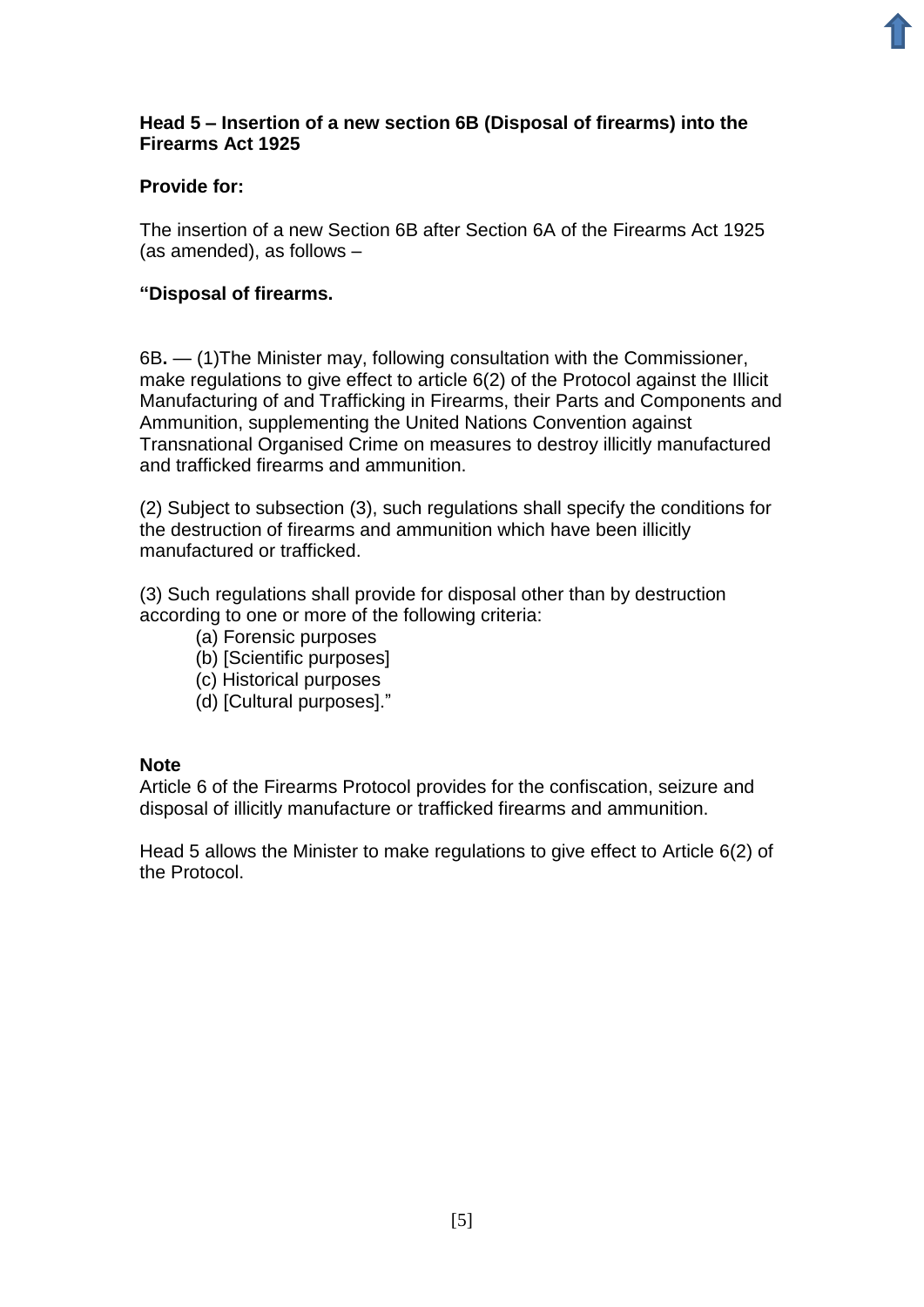#### **Head 6 – Amendment of section 5 (an exemption for keeping of small quantities of low hazard explosives) of the Explosive Act 1875**

## **Provide for:**

The amendment of section 5 of the Explosives Act 1875 by the insertion of the following subsection after subsection (2) (that is, after the second subsection (2)) as an additional subsection to which section 5 shall not apply:

"(3). To the keeping of any gunpowder by any person to an amount not exceeding in a sales area eleven pounds where the gunpowder is a Category F1 firework or a Category P1 pyrotechnic article or an article classified as UN No 0014 and the following conditions are met:

The Category F1 fireworks, the Category P1 pyrotechnic articles or the articles classified as UN No. 0014, as the case may be, are kept in a designated area which prevents unauthorised access and which is located well away from sources of ignition, sparks and flammable materials and which does not compromise escape routes.

In this subsection:

- (a) "Sales Area" means the area of the shop where the public has access to.
- (b) "Category F1" firework means a firework which presents a very low hazard and negligible noise level and which is intended for use in confined areas and includes fireworks which are intended for use inside domestic buildings.
- (c) "Category P1" pyrotechnic article means a pyrotechnic article other than fireworks and theatrical pyrotechnic articles which presents a low hazard.
- (d) "UN No. 0014" means the United Nations Serial Number assigned in accordance with the recommendations contained in the manual published by the United Nations and entitled "Twentieth Revised Edition of the Recommendations by the United Nations Committee of Experts on the Transport of dangerous Goods" (ISBN 978-92-1- 139159-6) or a later revised edition of those Recommendations."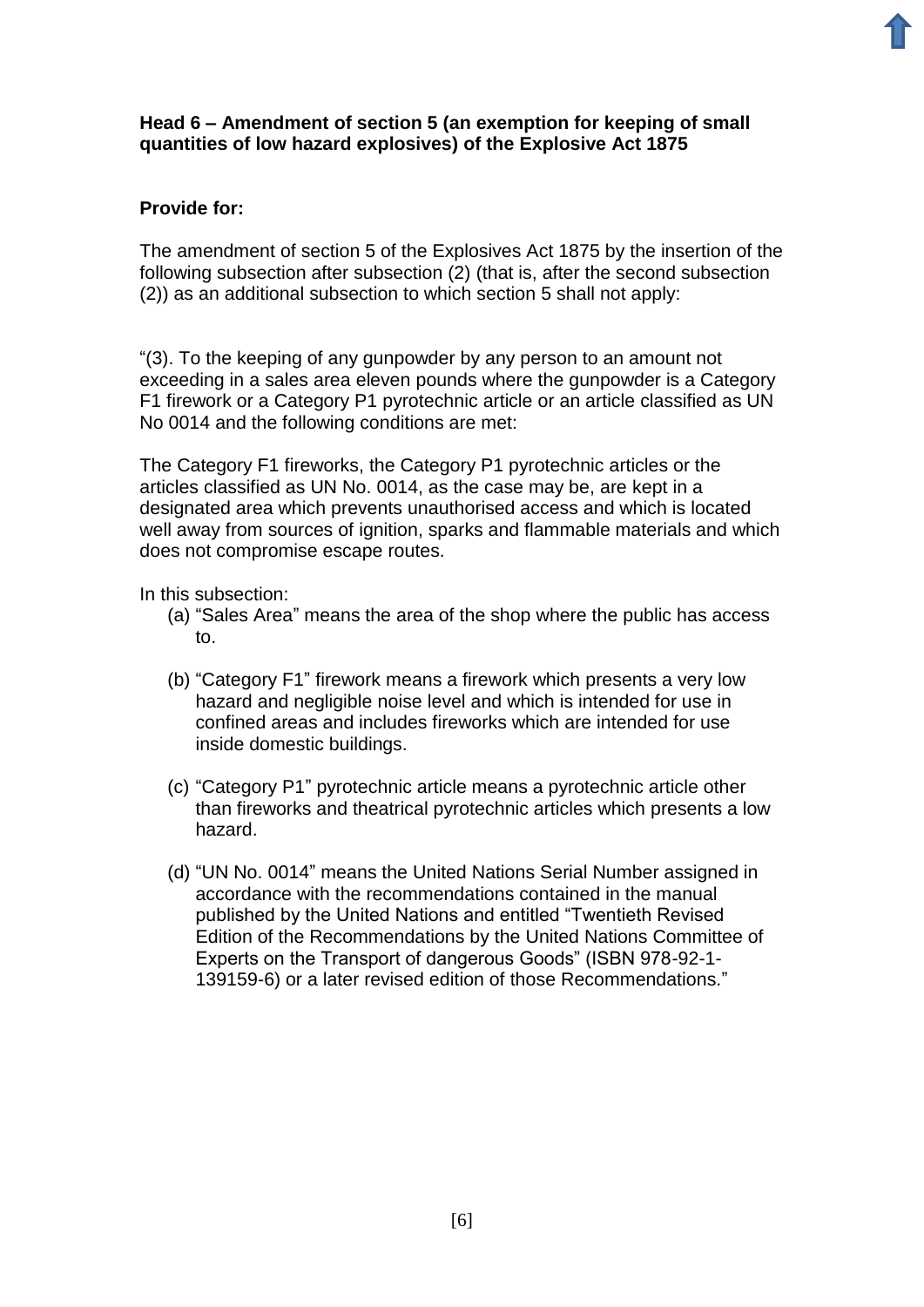#### **Note**

1

The Explosives Act 1875 is the primary legislation within the State which regulates the storage of explosives<sup>1</sup>. In accordance with section 5 of this Act all explosives must be kept in either a factory in which it is manufactured, a magazine<sup>2</sup> or a store<sup>3</sup> licensed under the Act or in a premises registered<sup>4</sup> under the Act. Section 5 also permits the keeping of up to 30 lbs (13.5Kg) of explosives by a person for private use and not for sale without any licence or registration. However this section does not provide any exemption for the keeping of small quantities of explosives, regardless of the quantity involved, by a company or individual which is not for private use e.g. the keeping of party poppers for sale in a retail outlet.

This Head amends section 5 of the Explosives Act by inserting a new subsection that will provide an exemption for the keeping of small quantities (11 lbs (5 Kg) net explosive content) of certain low hazard explosives in certain circumstances.

 $1$  The Act refers to gunpowder but under Section 39 of the Act this is made applicable to all other explosives. In modern times the term explosives includes all substances and articles that are classified as UN Class 1 and includes commercial explosives such as detonators, boosters, cartridged explosives. It also includes all pyrotechnics such as fireworks and marine flares as well as small arms ammunition. <sup>2</sup> Factories and magazines are licensed by the Minister and are intended for the storage of large quantities of explosives (in excess of that which can be stored in a local authority store). The application process is specified in sections 6, 7 and 8 of the Act.

<sup>&</sup>lt;sup>3</sup> Provision for a local authority store is made under sections 15 to 20 of the Act and also in S.I 804 of 2007 Stores for Explosives Order 2007. The store is licensed by the local authority in whose jurisdiction the store is located and can be used for the storage of up to 2,000 Kgs of explosives and 50,000 Kgs of controlled substances.

<sup>4</sup> Provision for a registered premises is made under sections 21 and 22 of the Act and up to 90 Kgs of explosives may be stored in a Mode A registered premises and 45 Kgs in a Mode B registered premises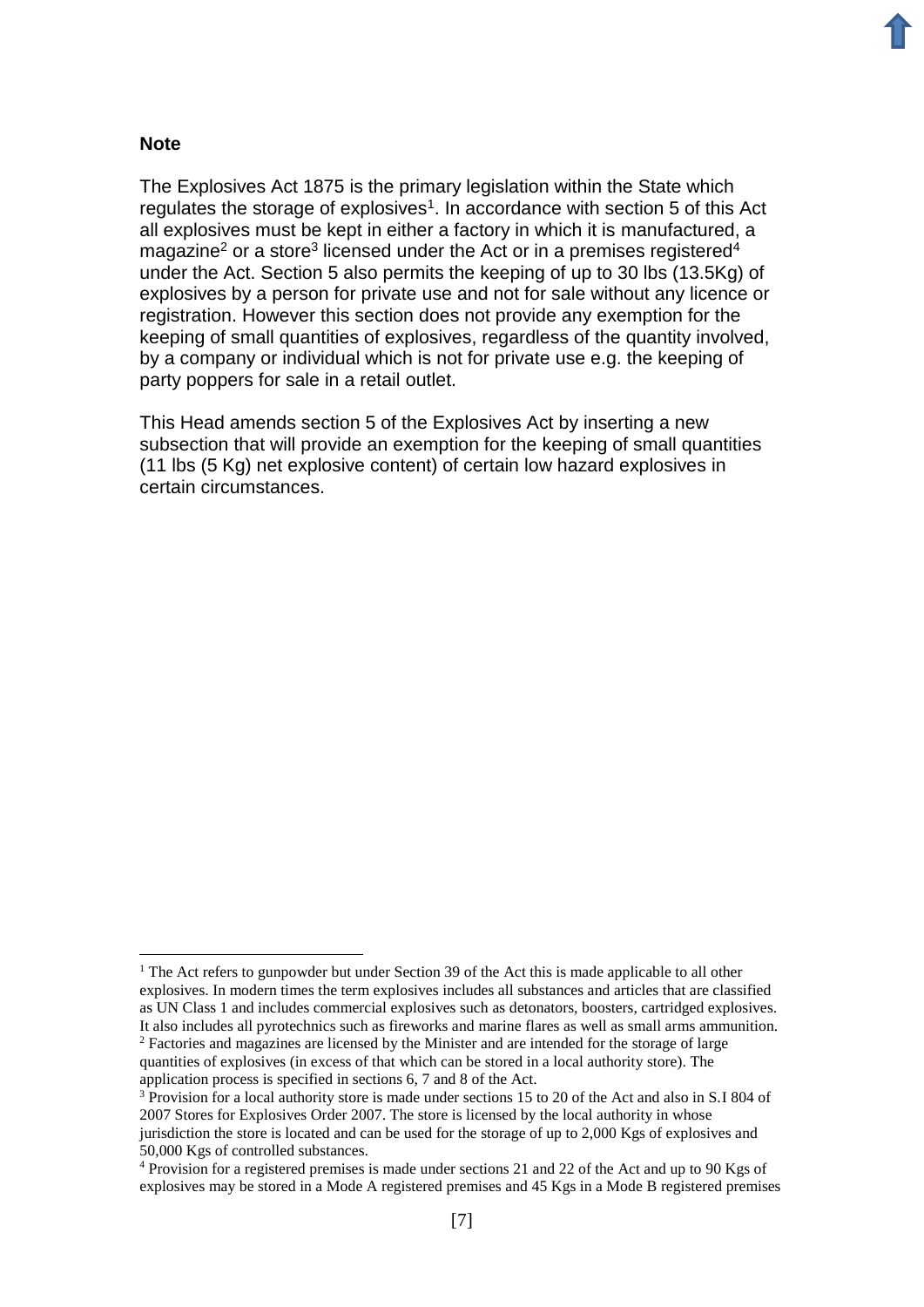#### **Head 7 - Amendment of section 4 (Conspiring or soliciting to commit murder) of the Offences Against the Person Act 1861**

#### **Provide for:**

The amendment of section 4\* of the Offences Against the Person Act 1861 by the substitution in line 7 of –

"to a maximum sentence of life imprisonment." for

"to be kept in penal servitude for any term not more than ten years."

#### **Note**

This Head provides for an increase in the penalty for conspiring to commit murder and soliciting to commit murder from 10 years to up to life imprisonment. The penalty of up to life imprisonment, which is equivalent to that of attempted murder, is considered to be a more appropriate penalty given the seriousness of the offences in question.

See also related Head (8) – amendment to s.71 of the Criminal Justice Act 2006.

#### *\*Section 4 of Offences Against the Person Act 1861*

*4. All persons who shall conspire, confederate, and agree to murder any person, whether he be a subject of Her Majesty or not, and whether he be within the Queen's dominions or not, and whosoever shall solicit, encourage, persuade, or endeavour to persuade, or shall propose to any person, to murder any other person, whether he be a subject of Her Majesty or not, and whether he be within the Queen's dominions or not, shall be guilty of a misdemeanor, and being convicted thereof shall be liable . . . to be kept in penal servitude for any term not more than ten . . . years . . .]*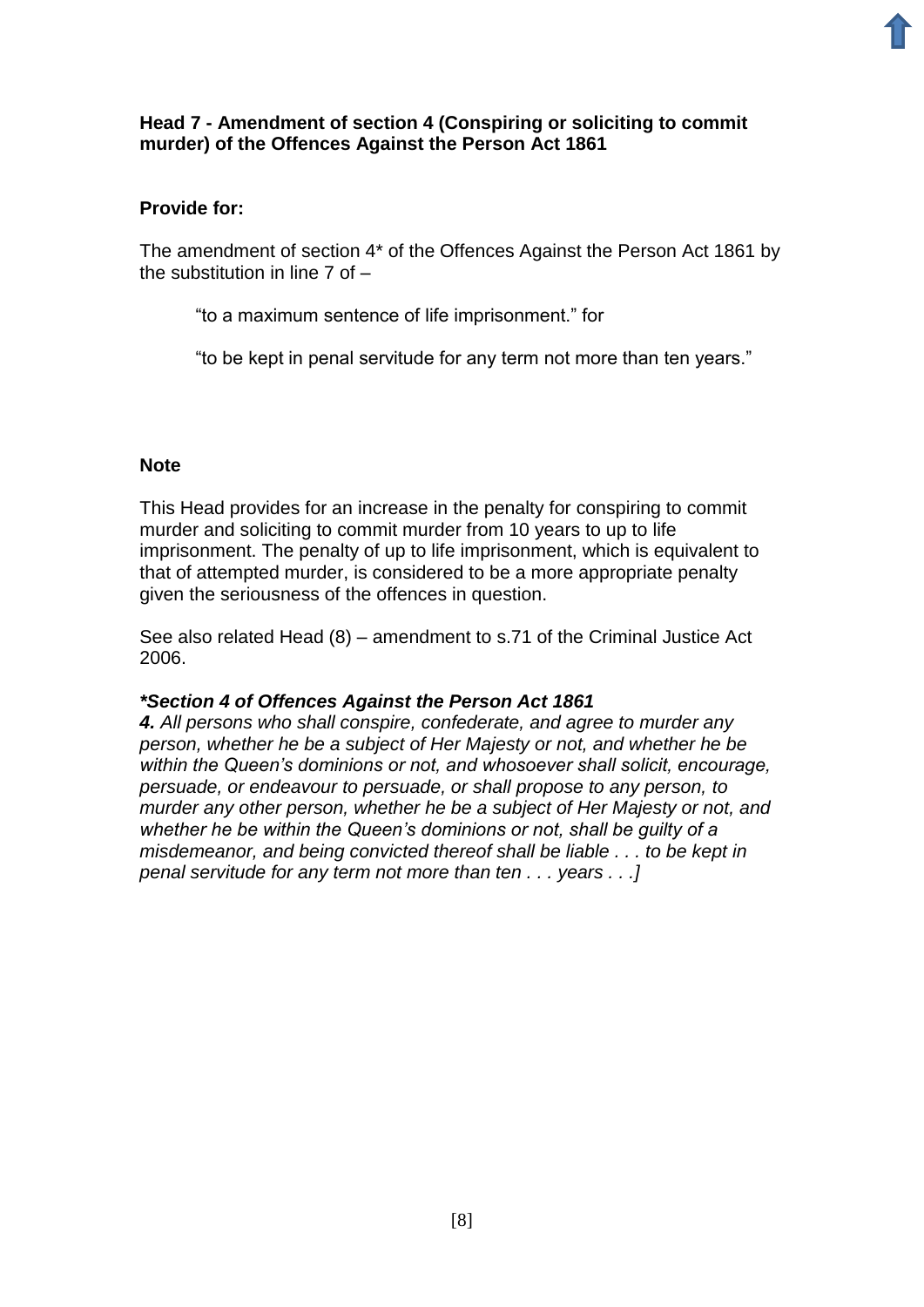#### **Head 8 - Amendment of section 71 (Offence of Conspiracy) of the Criminal Justice Act 2006**

## **Provide for:**

The amendment of subsection 71(1) of the Criminal Justice Act 2006 by the insertion of the following subsection after subsection 71(1) -

"(2) This section shall not apply to the offence of conspiring to commit murder or to the offence of soliciting to commit murder."

#### **Note**

This Head clarifies that section 71 does not apply to the offence of conspiring to commit murder or to the offence of soliciting to commit murder. Those offences are provided for by s.4 (Conspiring or soliciting to commit murder) of the Offences Against the Person Act 1861.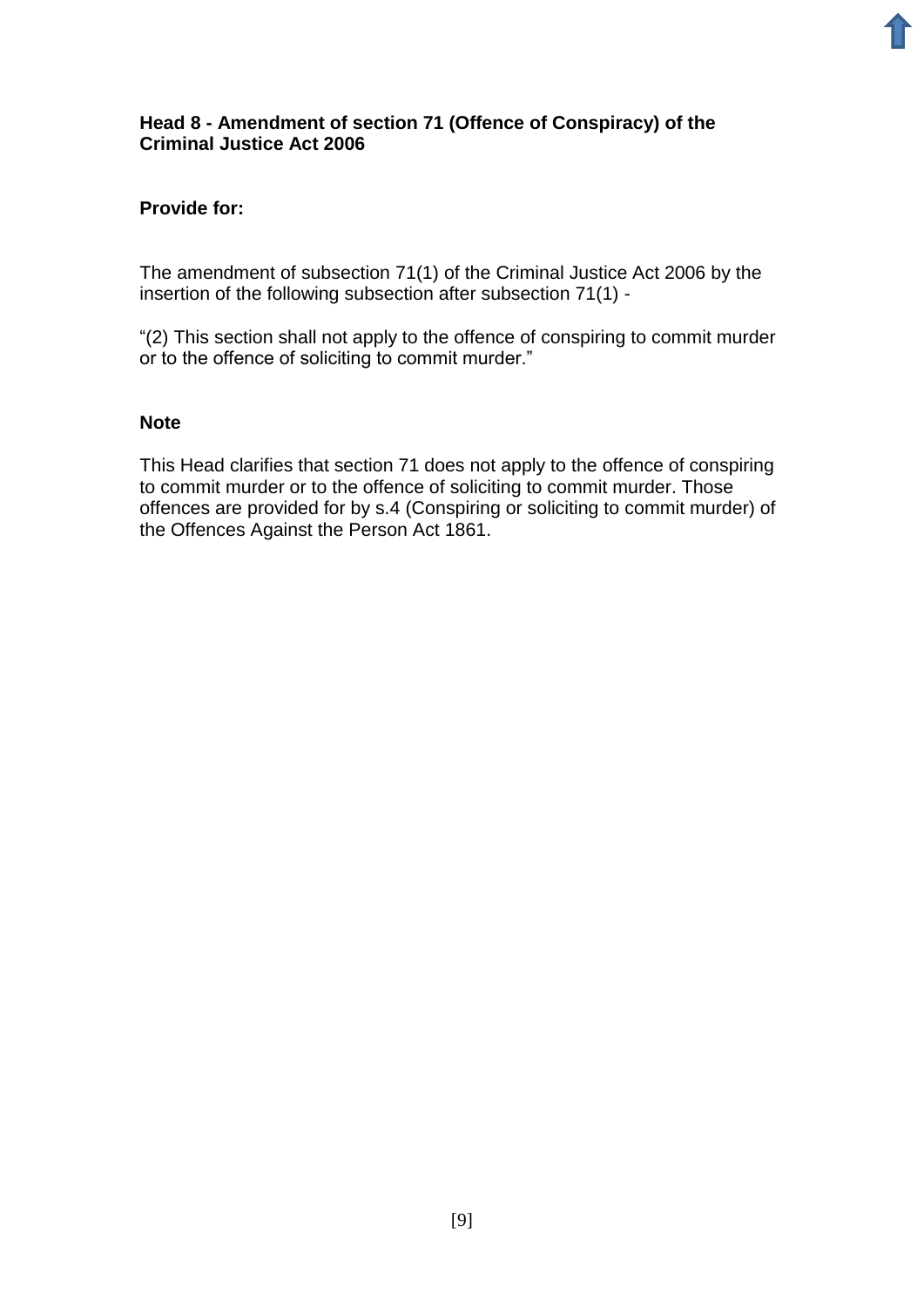#### **Head 9 - Amendment of section 2 (Review of certain sentences) of the Criminal Justice Act 1993**

## **Provide for:**

The amendment of section 2 of the Criminal Justice Act 1993 by the insertion of the following subsection after subsection (4) –

"(5) Where a person is under the age of 18 when a sentence of detention is imposed and his 18th birthday occurs before a review of the sentence [is heard by] [comes before] the Court of Criminal Appeal, the Court may impose such sentence of imprisonment on the person, as it considers appropriate, being a sentence of imprisonment which is not greater than the maximum period of detention which could have been imposed on him by the sentencing court concerned."

#### **Note**

This amendment concerns the sentencing powers of the Court of Appeal in relation to offenders who are under the age of 18 at the time of initial sentence but who have attained the age of majority before the appeal against sentence is heard.

The amendment allows the Court of Appeal to impose a sentence of imprisonment in such cases.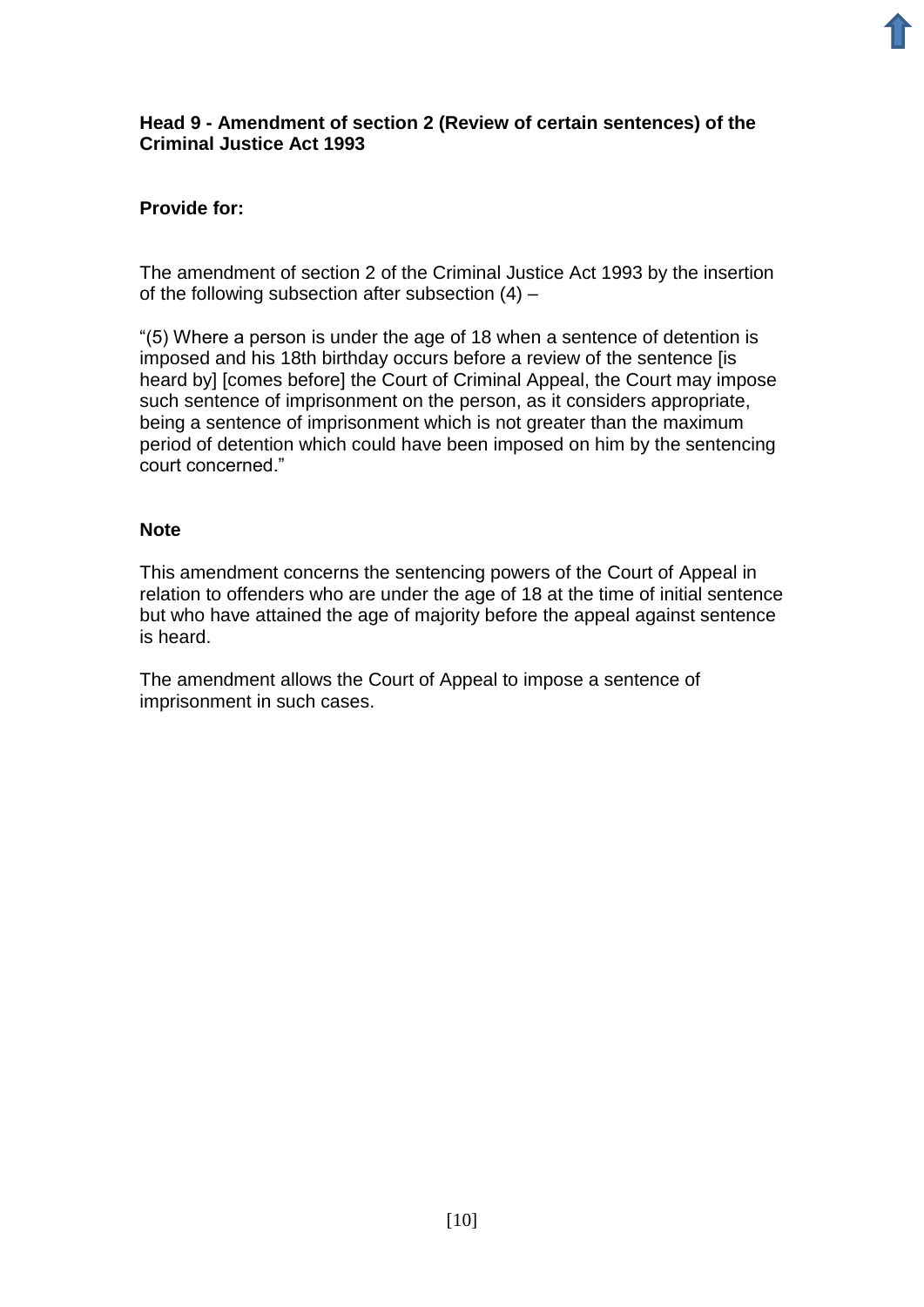## **Head 10 - Amendment of section 3 (Jurisdiction of Court of Criminal Appeal in relation to appeals) of the Criminal Procedure Act 1993**

## **Provide for:**

The amendment of section 3 of the Criminal Procedure Act 1993 by the insertion of the following subsection after subsection (2) –

"(2A) Where a person is under the age of 18 when a sentence of detention is imposed and his 18th birthday occurs before a review of the sentence [is heard by] [comes before] the Court of Criminal Appeal, the Court may impose such sentence of imprisonment on the person, as it considers appropriate, being a sentence of imprisonment which is not greater than the maximum period of detention which could have been imposed on him by the sentencing court concerned."

## **Note**

This amendment is similar to the amendment in Head (9) in that it concerns the sentencing powers of the Court of Appeal in relation to offenders who are under the age of 18 at the time of initial sentence but who have attained the age of majority before the appeal against conviction is heard.

The amendment allows the Court of Appeal, should it so decide, to impose a sentence of imprisonment in such cases.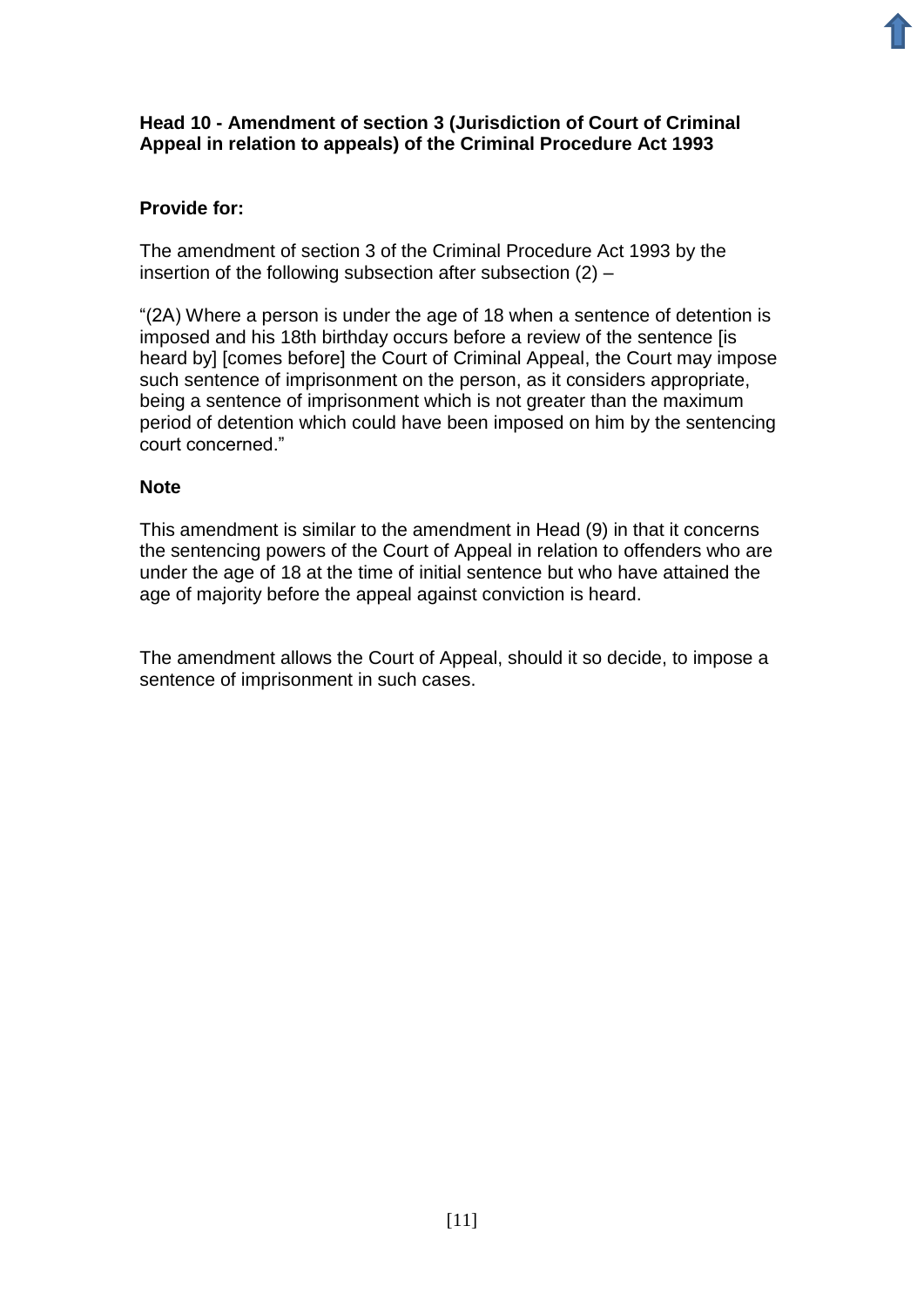## **Head 11 - Amendment of section 265 (Right of appeal) of the Children Act 2001**

## **Provide for:**

The amendment of section 265 of the Children Act 2001 by the insertion of the following subsection after subsection (2) –

"(2A) Where a person is under the age of 18 when a sentence of detention is imposed and his 18th birthday occurs before a review of the sentence [is heard by] [comes before] the Court of Criminal Appeal, the Court may impose such sentence of imprisonment on the person, as it considers appropriate, being a sentence of imprisonment which is not greater than the maximum period of detention which could have been imposed on him by the sentencing court concerned."

#### **Note**

This amendment is similar to the amendment in Heads (9) and (10) in that it concerns the sentencing powers of the appeal court in relation to offenders who are under the age of 18 at the time of the initial sentence of detention but who have attained the age of majority before the appeal against the sentence of detention is heard.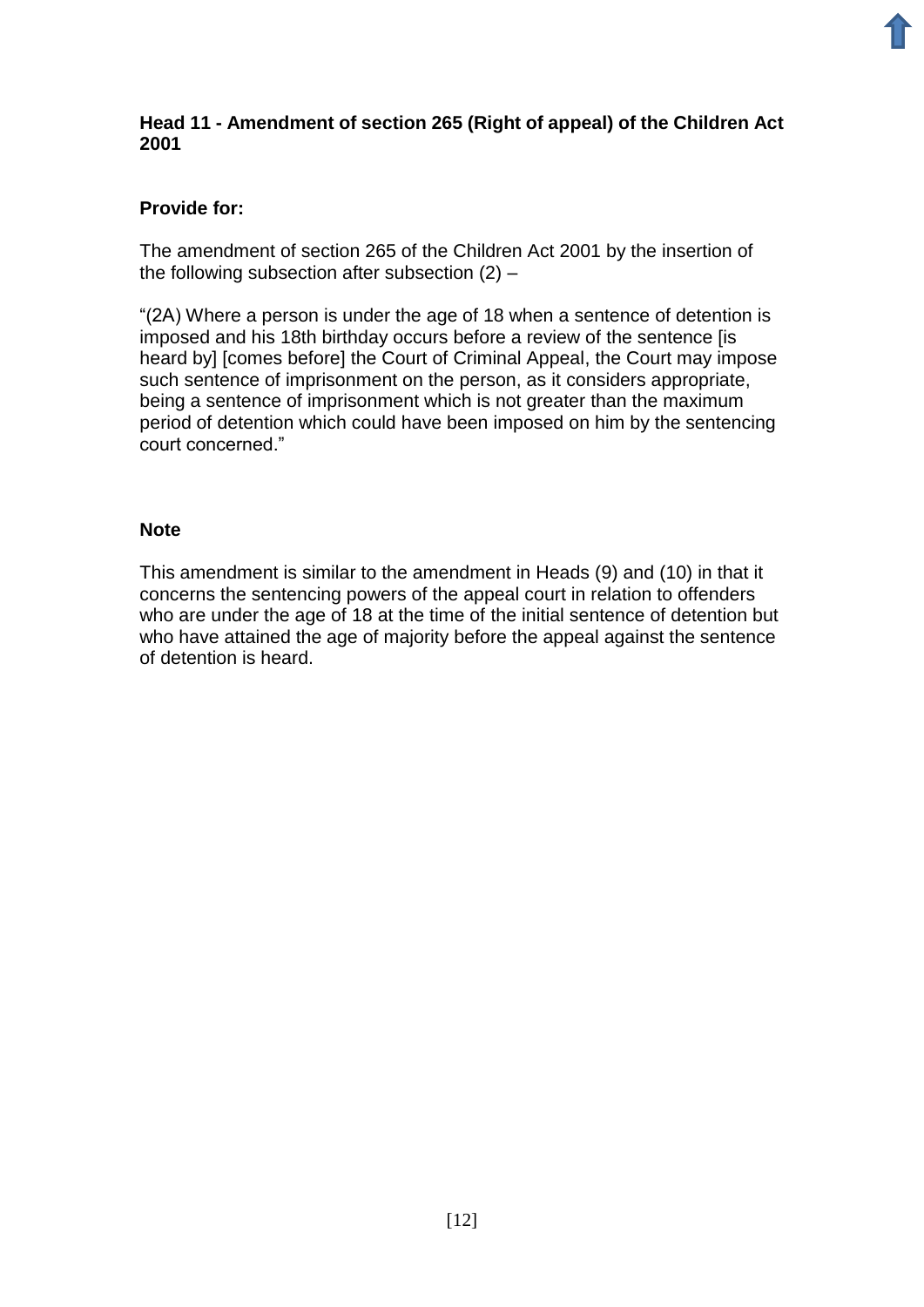#### **Head 12 - Amendment of section 2 (Interpretation) of the European Arrest Warrant (EAW) Act 2003**

#### **Provide for:**

Amendment of Section 2 of the European Arrest Warrant Act 2003 by the insertion of the following definition after the definition of "European Communities":

""flag" means the addition of an indication to an alert on the SIS, pertaining to an EAW, that an alternative action is to be taken in accordance with Recitals (15) and (16) of Council Decision 2007/533/JHA.

#### **Note**

This Head relates to Head 13 and provides for the inclusion of a definition of the term "flag" in the EAW Act 2003.

The flag on an Article 26 Alert is an alternative action flag to change the request from arrest to the lesser action of providing location details.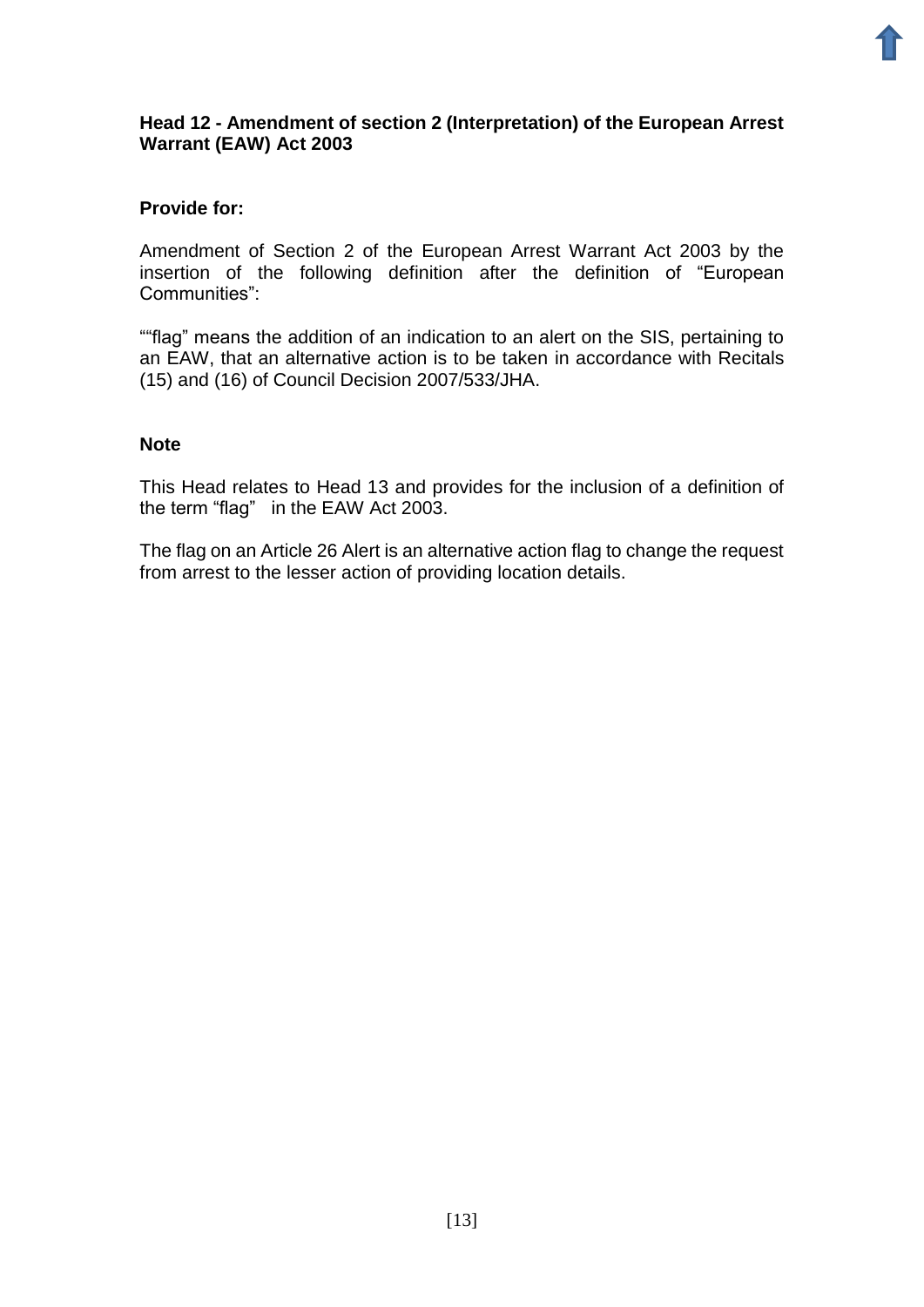## **Head 13 - Amendment of section 16 (Committal of person named in European Arrest Warrant) of the European Arrest Warrant (EAW) Act 2003**

## **Provide for:**

The amendment of section 16(7) of the EAW Act 2003 by

- (a) the substitution in paragraph (a) of "decision," for "decision, and"
- (b) the substitution in paragraph (b) of "custody, and" for "custody."
- (c) the insertion of the following paragraph after paragraph (b) –

"(c) where appropriate, it [the High Court] shall direct the Commissioner of the Garda Síochána to request the SIRENE Bureau of the Member State which entered the alert on the SIS to add a flag to that alert."

#### **Note**

In anticipation of Ireland becoming operationally connected to the Schengen Information System (SIS II) in 2020, this Head provides for the flagging of alerts related to European Arrest Warrants on the SIS II.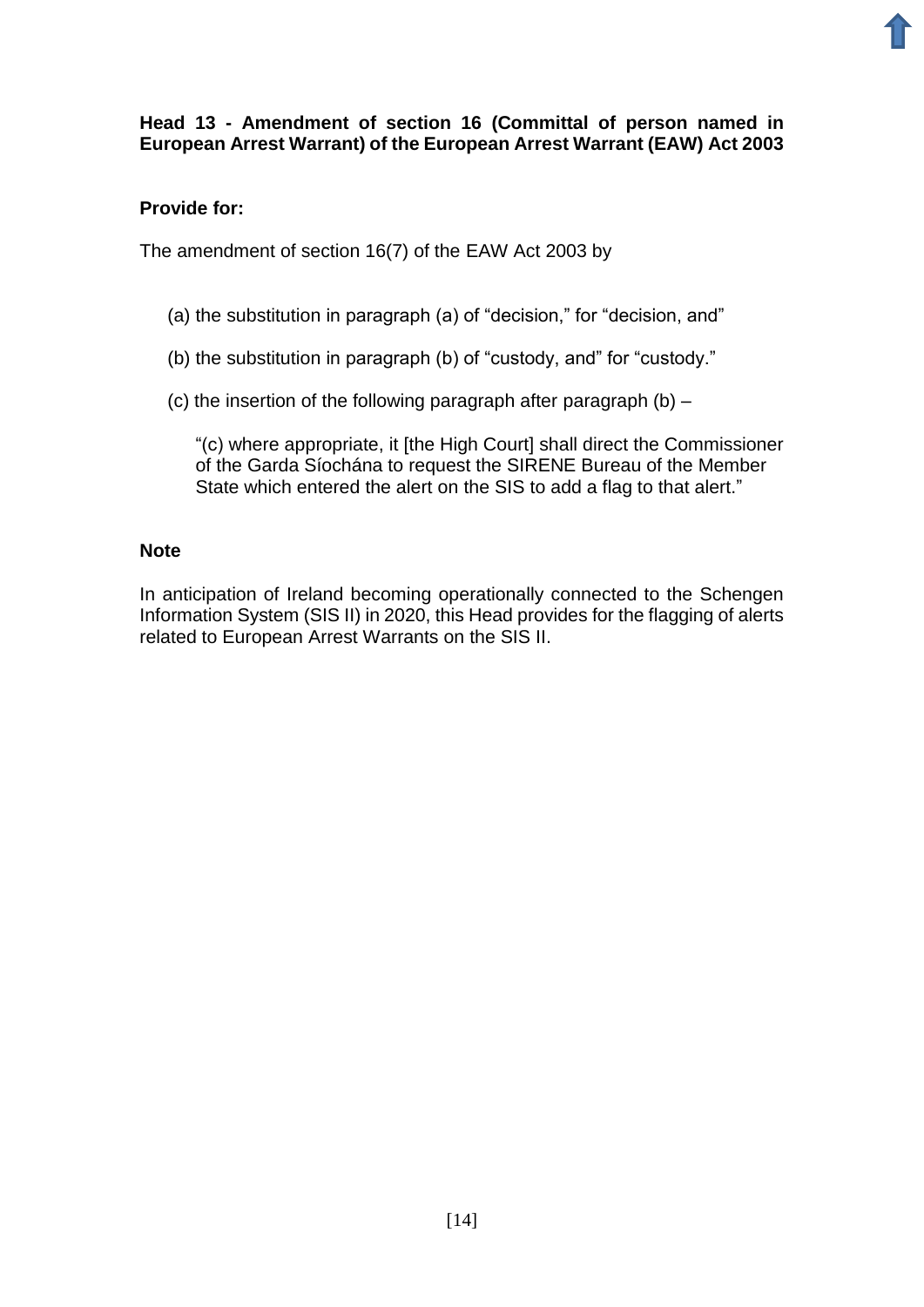## **Head 14 - Amendment of section 45 (Persons convicted in absentia) of the European Arrest Warrant (EAW) Act 2003**

## **Provide for:**

The amendment of section 45 of the European Arrested Warrant Act 2003 by the substitution in line 1 of –

"The High Court may refuse to order the surrender of a person under this Act" for

"A person shall not be surrendered under this Act"

#### **Note**

This Head provides alignment with Article 4a (1) of the Council Framework Decision of 13 June 2002 (2002/584/JHA) as inserted by Council Framework Decision 2009/299/JHA.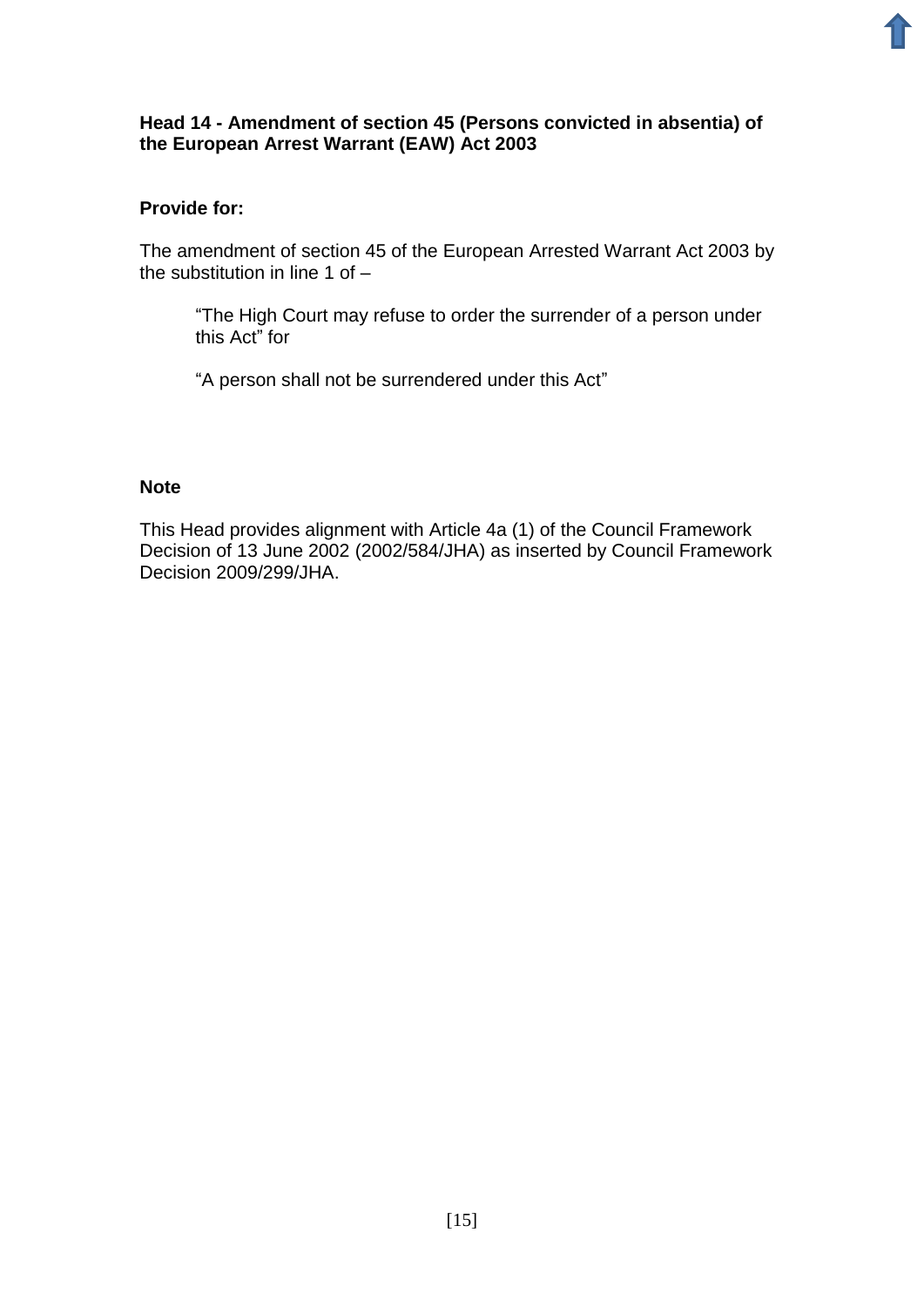## **Head 15 - Amendment of section 23A (Fixed charge offences) of the Criminal Justice (Public Order) Act 1994**

## **Provide for:**

The substitution of subsection (1) of section 23A of the Criminal Justice (Public Order) Act 1994 with the following subsection -

"23A. – (1) A member of the Garda Síochána who has reasonable grounds for believing that a person is committing, or has committed, an offence under section 5, section 21 or section 22 (in this section referred to as a "fixed charge offence") may serve on the person personally or by post the notice referred to in subsection (5) or cause it to be so served."

#### **Note**

In its report to the Criminal Justice Strategic Committee in December 2016, the Working Group on Alternatives to Prosecution recommended that offences under section 21 (Control of access to certain events) and 22 (Surrender and seizure of intoxicating liquor) of the Public Order Act 1994 should also be made available for disposal under the Fixed Charge Penalty Notice system.

This amendment provides for the application of the Fixed Charge Penalty notice system to the offences in question as recommended.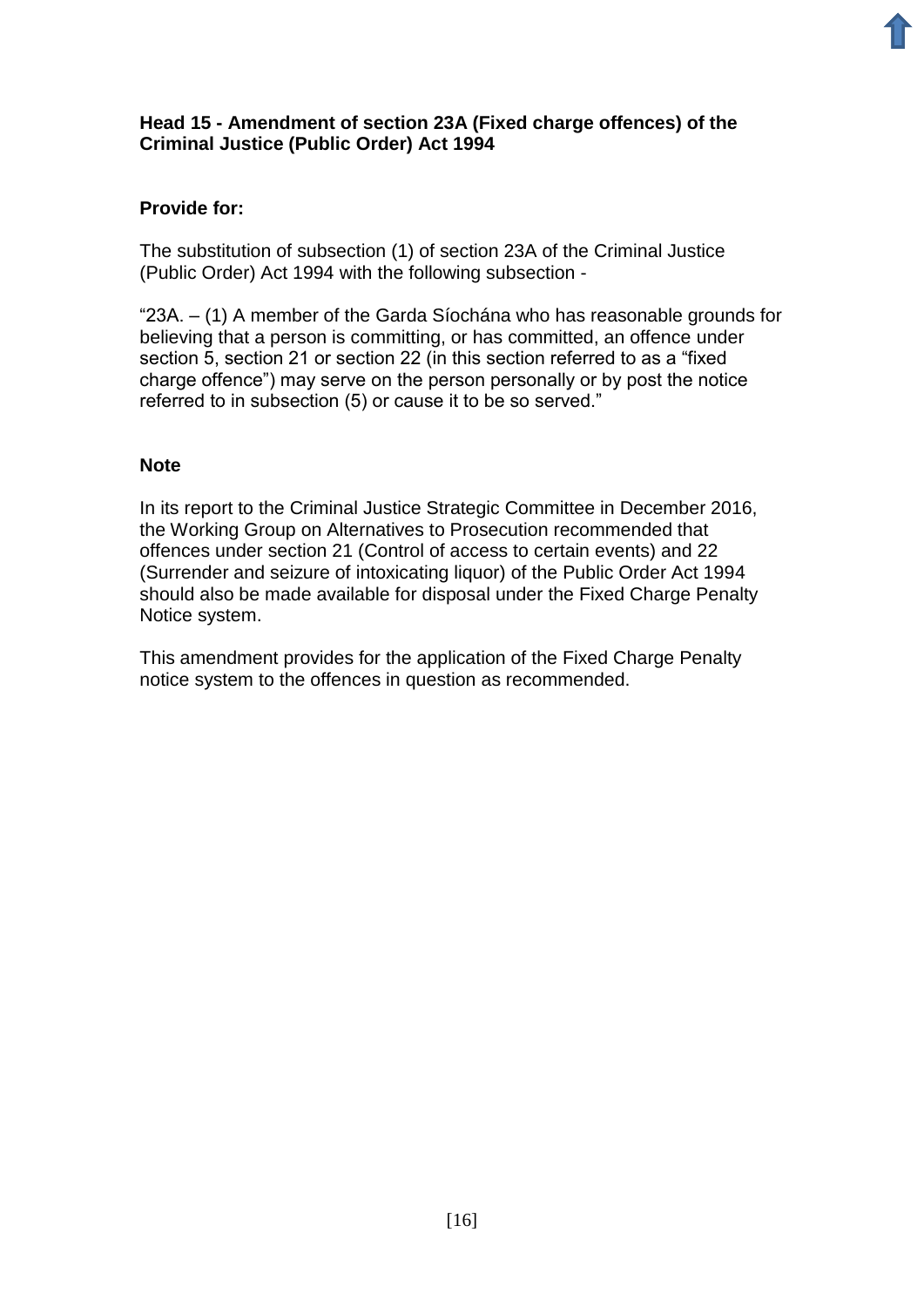#### **Head 16 - Amendment of section 16 (Admissibility of certain witness statements) of the Criminal Justice Act 2006**

## **Provide for:**

The amendment of section 16(1) of the Criminal Justice Act 2006 by the insertion, after "arrestable offence," in line 1 of "or brought before a sitting of the Special Criminal Court and there charged with an offence in accordance with section 47 of the Offences against the State Act 1939,"

#### **Note**

The purpose of this amendment is to clarify that the provisions of s.16 of the Criminal Justice Act 2006 apply to persons brought before the Special Criminal Court pursuant to s.47 (Charge before Special Criminal Court in lieu of District Court) of the Offences against the State Act 1939.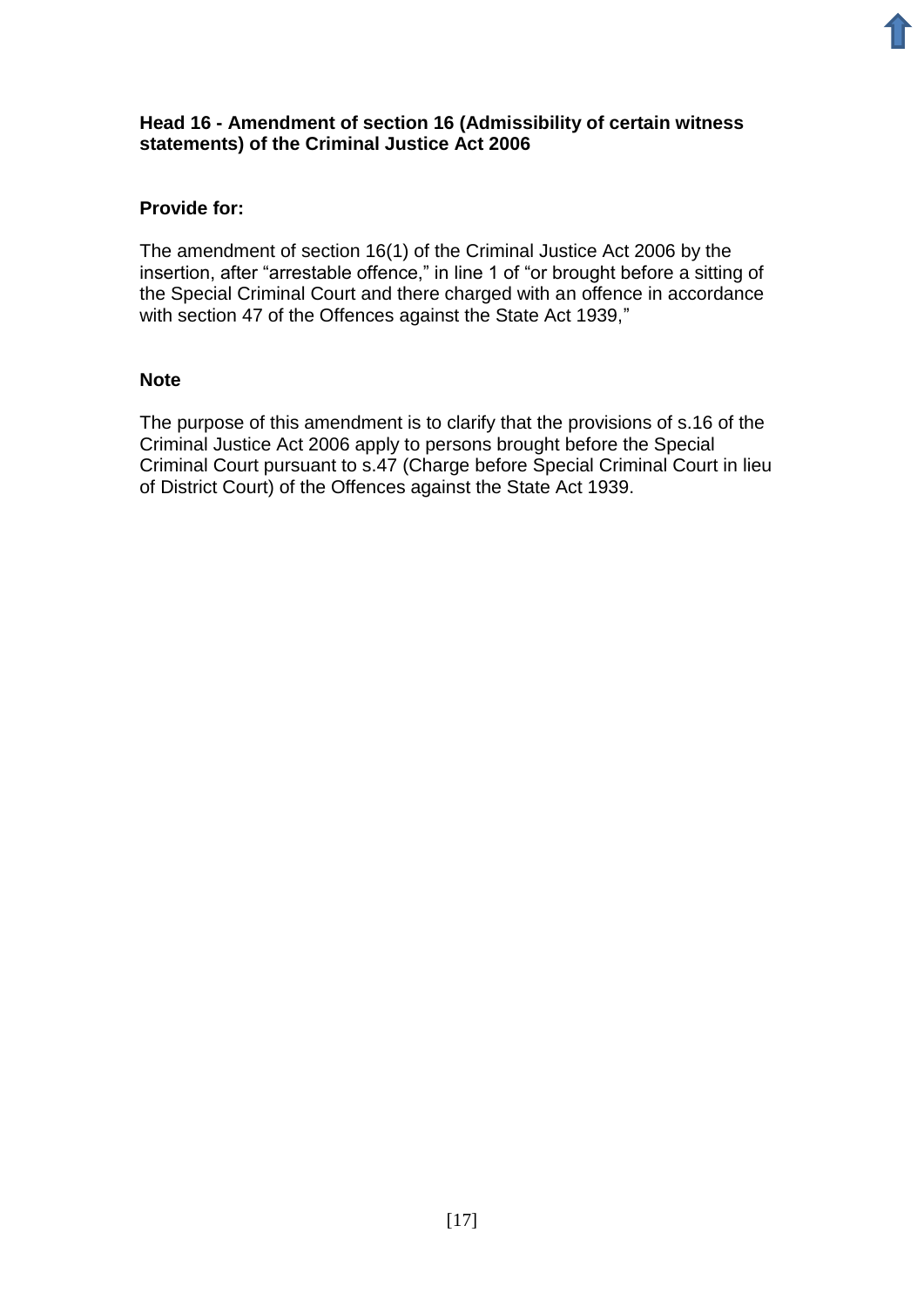## **Head 17 - Amendment of Schedule 1 to Criminal Justice Act 2011**

#### **Provide for:**

The amendment of Schedule 1 to the Criminal Justice Act 2011 by the Amendment of the following paragraph for paragraph 28A –

"28A. An offence under section 5, 6, 7, 8, 9, 10 or 12 of the Criminal Justice (Corruption Offences) Act 2018.".

#### **Note**

The purpose of this amendment is to correct an omission – the inclusion of section 12 of the Criminal Justice (Corruption Offences) Act 2018 as a relevant offence for the purpose of the Criminal Justice Act 2011.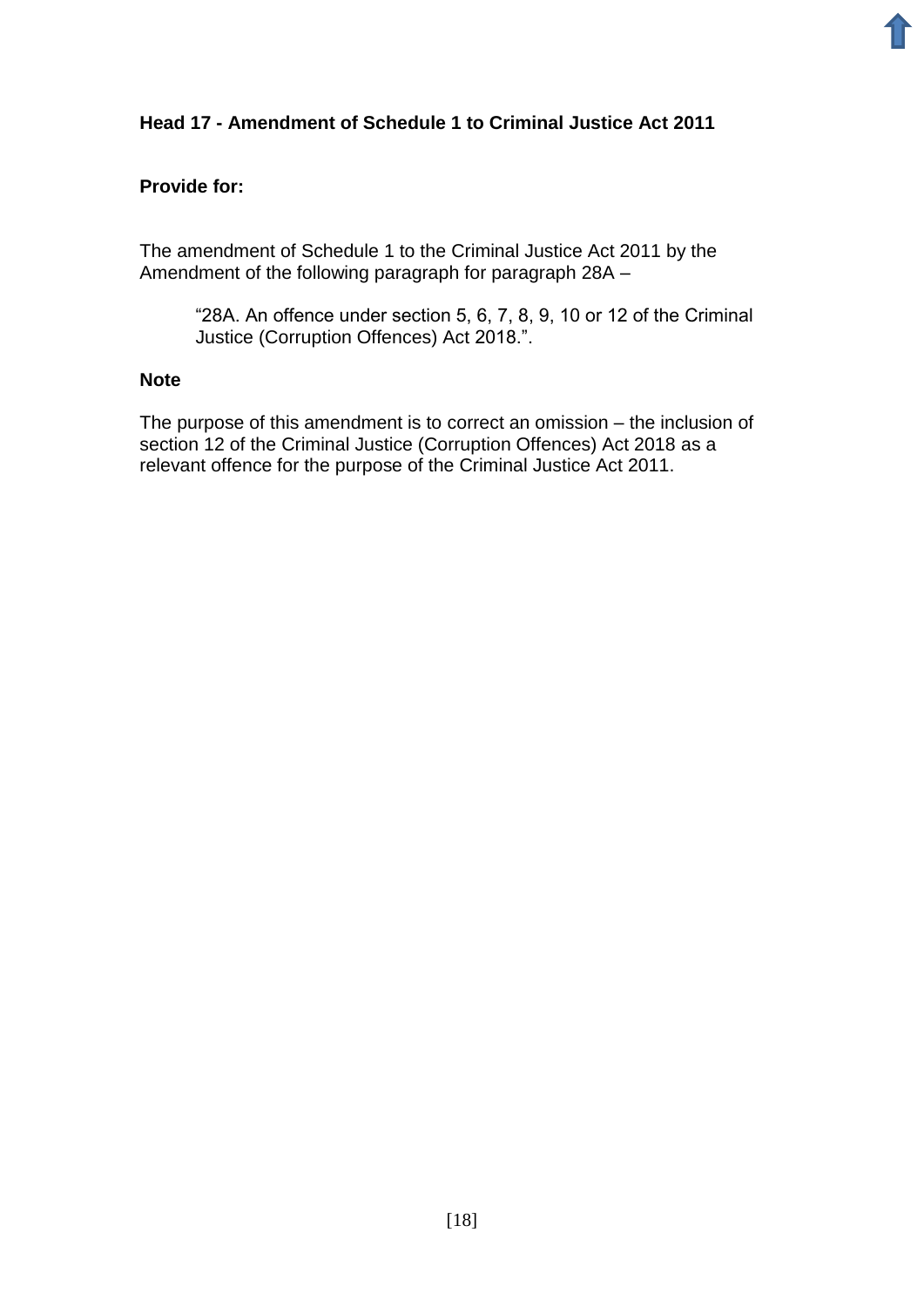#### **Head 18 - Amendment of section 30 (Arrest and detention of suspected persons) of the Offences Against the State Act 1939**

## **Provide for:**

The amendment of subsection 30(1) of the Offences Against the State Act 1939 with the deletion of the text "or whom he suspects of being in possession of information relating to the commission or intended commission of any such offence as aforesaid." in lines 9 and 10.

#### **Note**

This amendment gives effect to recommendations of the Hederman Committee on the Reform of the Offences Against the State Act in respect of subsection 30(1).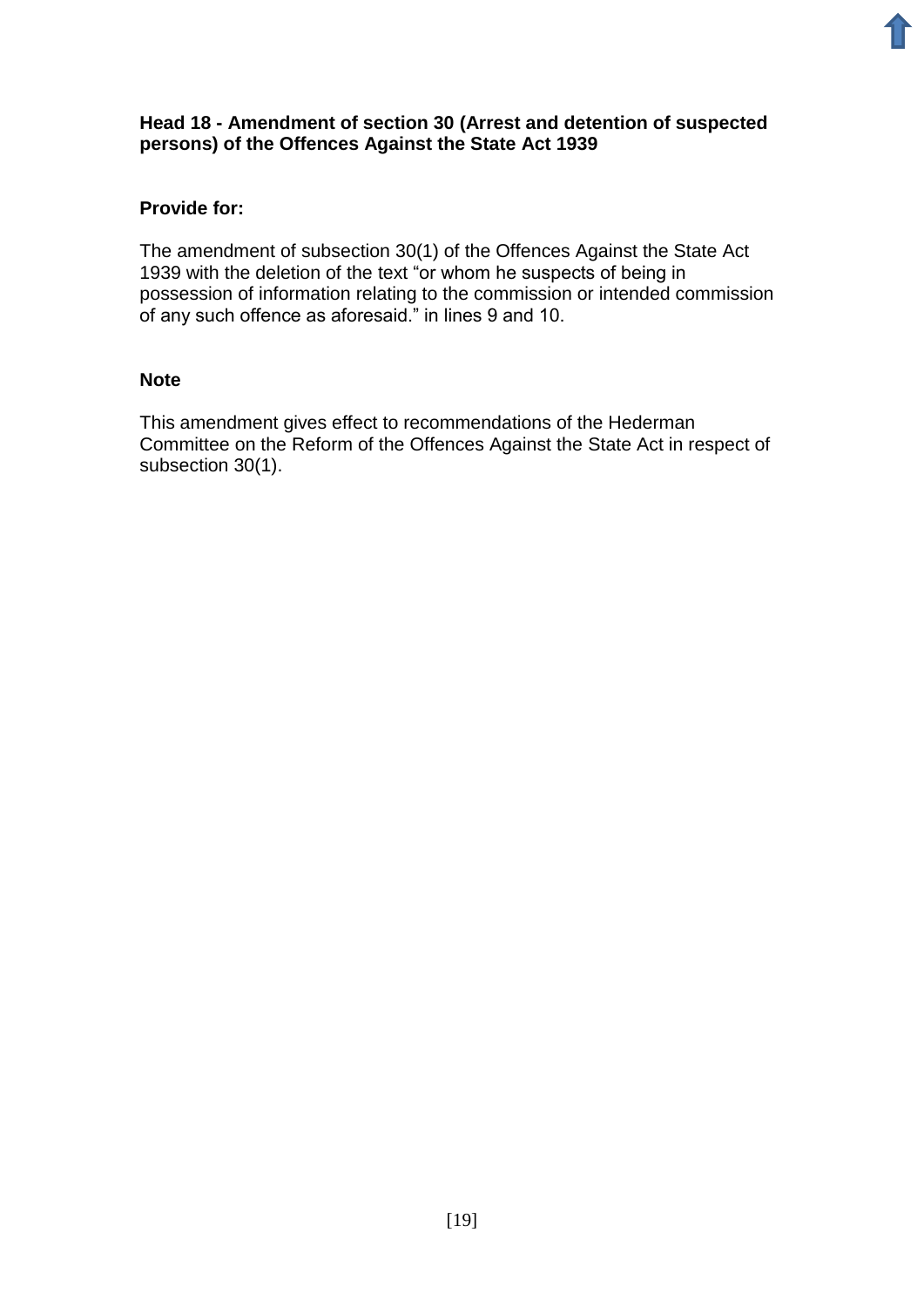#### **Head 19 - Amendment of section 9 (Withholding information) of the Offences Against the State (Amendment) Act 1998**

## **Provide for:**

The amendment of section 9 of the Offences Against the State (Amendment) Act 1998 by the substitution of the following subsection for subsection (3)

"(3) In this section "serious offence" means -

- (a) an offence within the meaning of section 8, or
- (b) a scheduled offence for the purposes of Part V of the Act of 1939.

#### **Note**

This amendment concerns the relationship between section 30 of the Offences Against the State Act 1939 and section 9 of the Offences Against the State (Amendment) Act 1998.

Section 9 of the 1998 Act is amended to ensure that the offences covered by section 30 of the 1939 Act, namely, scheduled offences under Part V of that Act, are also covered by section 9.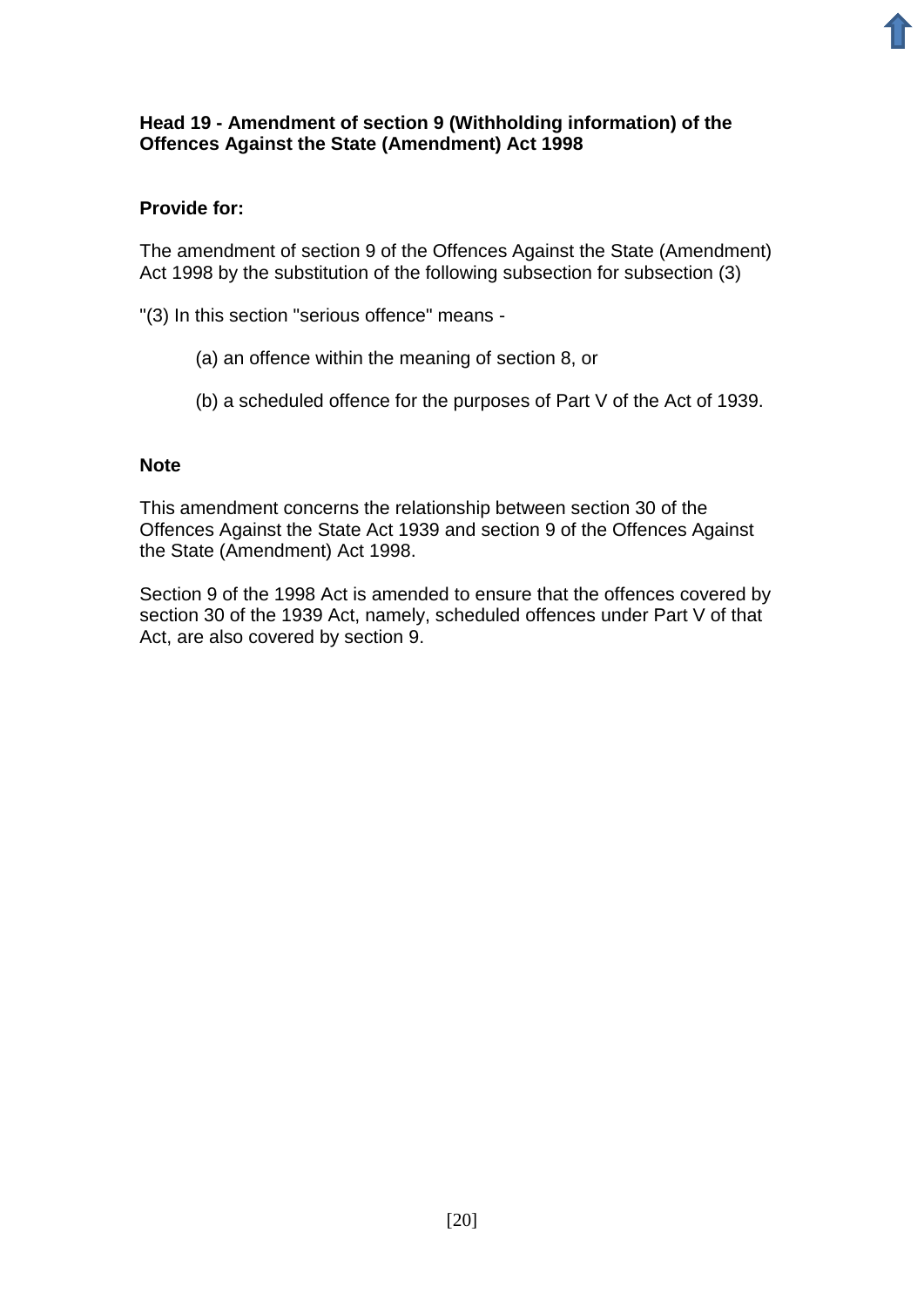## **Head 20 - Amendment of section 75 (Search for and access to particular evidence for use outside State) of the Mutual Legal Assistance Act 2008**

## **Provide for:**

The amendment of s. 75 of the Mutual Legal Assistance Act by the substitution of the following section for section 75 -

**"75**.— (1) Subject to *subsections (2)* and *(3)*, this section applies to a request for assistance in obtaining specified evidential material or evidential material of a specified description for the purposes of criminal proceedings, or a criminal investigation, in a designated state, where there is power under any enactment to issue a warrant for the search of a place in respect of an offence constituted by the conduct giving rise to the request.

(2) This section does not apply to such a request from a member state unless the act is punishable—

( *a*) under the law of the State and the member state by imprisonment for a maximum period of at least 6 months, or

( *b*) under the law of the State by such imprisonment and under the law of the member state by virtue of being an infringement of the rules of law which is being prosecuted by the administrative authorities and where the decision may give rise to proceedings before a court having jurisdiction in particular in criminal matters.

(3) This section does not apply to such a request from a designated state (other than a member state) unless the conduct giving rise to the request is punishable under both the law of the State and the law of that state.

(4) This section also applies to such a request from a member state which is made in connection with a request under *[Part 4](http://revisedacts.lawreform.ie/eli/2008/act/7/section/31/revised/en/html)* for the freezing of evidence in proceedings for an offence which may be punished in that state by imprisonment for a term of not less than 3 years.

(5) The Minister, if of opinion that this section applies to the request, may, subject to *subsection (6)*, send the request and any accompanying and related documents to the Commissioner of the Garda Síochána to arrange for the request to be complied with.

(6) The Minister shall not proceed in accordance with *subsection (5)* unless an assurance is given by the requesting authority—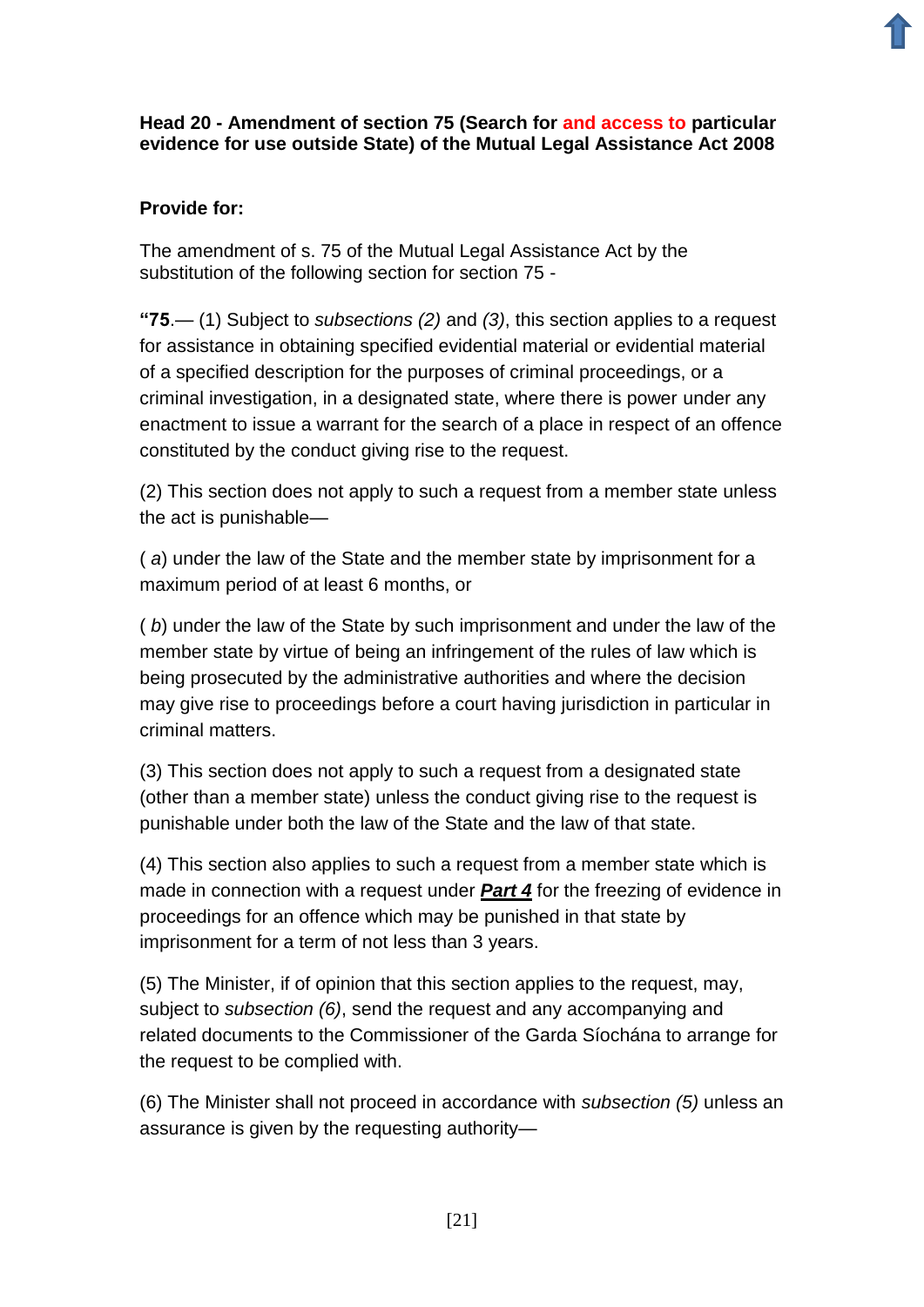( *a*) that any material that may be furnished in response to the request will not, without his or her prior consent, be used for any purpose other than that permitted by the relevant international instrument or specified in the request,

( *b*) that the material will be returned when no longer required for the purpose so specified (or any other purpose for which such consent has been obtained), unless he or she indicates that its return is not required, and

## (c) that the material that may be furnished in response to the request may be challenged by the defendant at trial in the requesting state.

(7) A member of the Garda Síochána shall not enter any place in furtherance of the request without the consent of the occupier or the entry being authorised by an order under this section.

(8) Unless the material sought is already in the custody of the Garda Síochána, a member of the Garda Síochána not below the rank of inspector shall, on production of a copy of the request and of any accompanying or related documents, apply to any judge of the District Court for the district where the evidential material is situated for an order under *subsection 10.* 

(8A) Where the material sought is already in the custody of the Garda Síochána or has been obtained on foot of an order under *subsection 10*, the Commissioner of the Garda Síochána shall arrange for the material to be transmitted to the requesting authority —

(a) without delay,

(b) in accordance with the request, and

(c) in accordance with any directions that the Minister may give.

(9) If, on the application, the judge is satisfied that this section applies to the request and it appears to him or her that there are reasonable grounds for believing that the person named in the request possesses, controls or has lawful access to the evidential material, the judge may make an order under subsection (10)

(10) An order under this subsection—

( *a*) shall require any person who appears to the judge to be in possession of or to have control of or to have lawful access to the evidential material—

(i) to produce it to a named member of the Garda Síochána so that he or she may take it away, or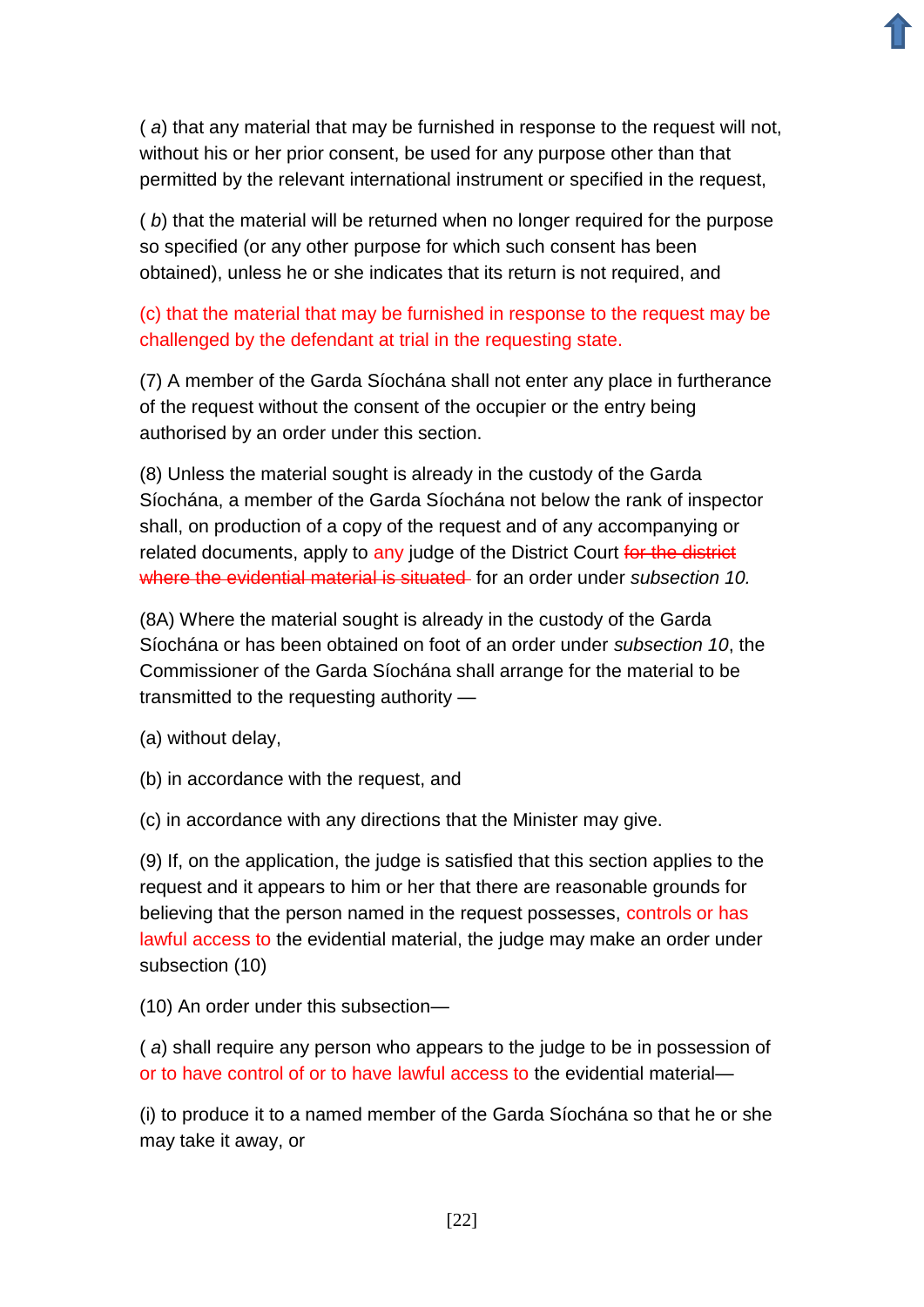(ii) to give the member access to it, either immediately or within a period specified in the order,

( *b*) may, if the order relates to evidential material at any place and on application by a member of the Garda Síochána, require any person who appears to the judge to be entitled to grant entry to the place to allow the member to enter it to obtain access to the material,

( *c*) shall authorise such a member, if the person who is so required to grant entry to the place or to provide lawful access to the material does not do so—

(i) to enter the place, accompanied by such other members or persons or both as the member thinks necessary, on production if so requested of the order and, if necessary, by the use of reasonable force,

(ii) to search the place and any persons present there,

(iii) to access, examine, seize, take away and retain any evidential material which is found at the place or in the possession of or in the control of or which can be lawfully accessed by a person so present and which the member reasonably believes to be the material concerned, and

(iv) to take such other steps as appear to the member to be necessary for preserving the evidential material and preventing interference with it.

(11) Where the evidential material consists of information contained in a computer, an order under this section has effect as an order to produce the material, or to give access to it, in a form which is legible and comprehensible or can be made so and in which it can be taken away.

(12) Such an order—

( *a*) in so far as it may empower a member of the Garda Síochána to take away a document or to be given access to it, authorises him or her to make a copy of it and to take the copy away,

( *b*) does not confer any right to production of, or access to, any evidential material subject to legal privilege, and

( *c*) subject to *paragraph (b)* and *subsection (17)*, has effect notwithstanding any other obligation as to secrecy or other restriction on disclosure of information imposed by statute or otherwise.

(13) Any evidential material taken away by a member of the Garda Síochána under this section shall be dealt with in accordance with the request.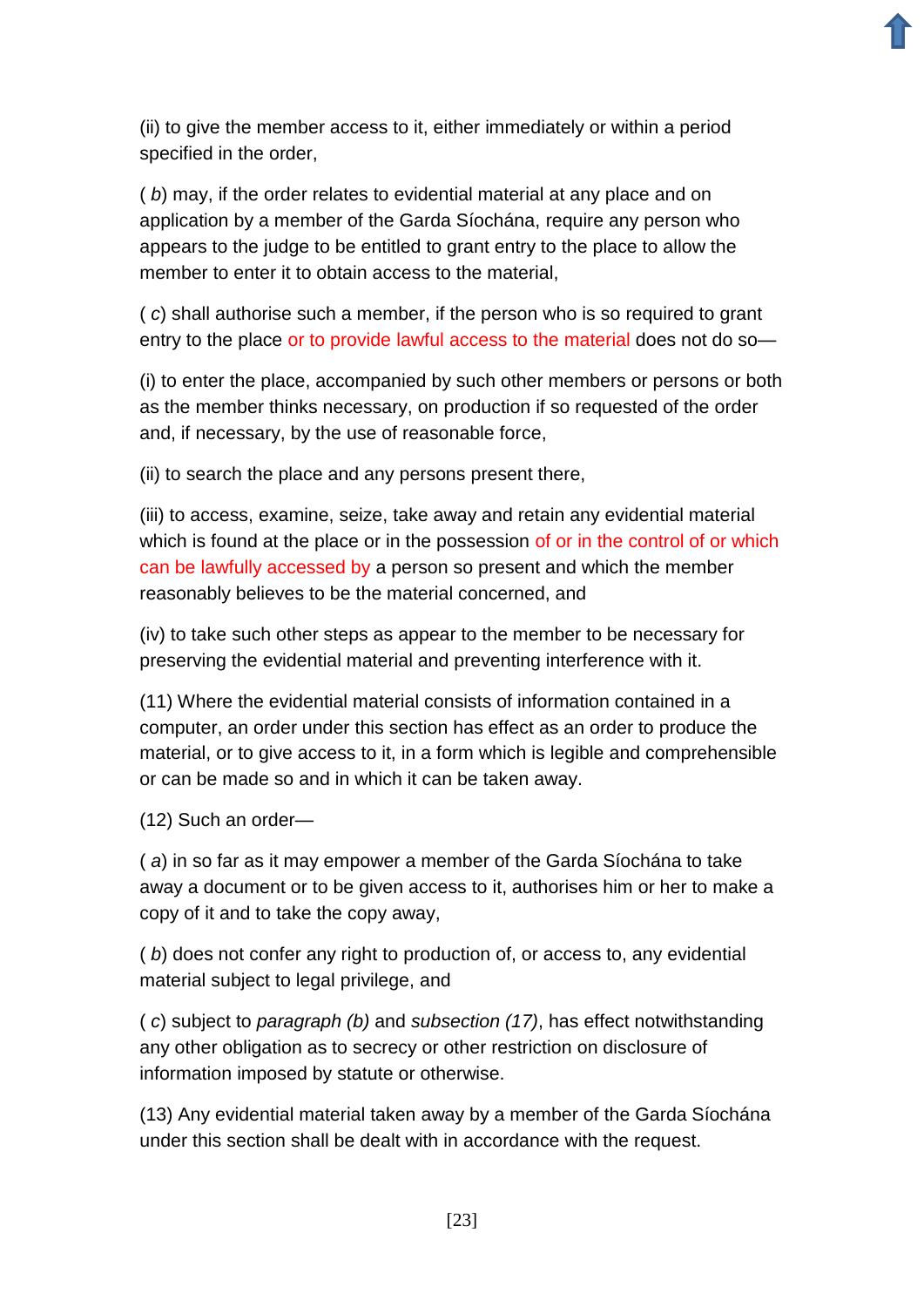(14) A judge of the District Court may at a sitting of the Court vary or discharge an order under this section on the application of a member of the Garda Síochána or of any person to whom the order relates.

(15) A member searching a place under the authority of an order under *subsection (10)* may—

( *a*) require any person present at the place where the search is being carried out to give his or her name and address to the member, and

( *b*) arrest without warrant any person who—

(i) obstructs or attempts to obstruct the member in carrying out his or her duties,

(ii) fails to comply with a requirement under *paragraph (a)*, or

(iii) gives a name or address which the member has reasonable cause for believing is false or misleading.

(16) A person who—

( *a*) obstructs or attempts to obstruct a member of the Garda Síochána acting under the authority of an order under this section,

( *b*) fails to comply with a requirement in an order under this section, or

( *c*) gives a false or misleading name or address to a member,

is guilty of an offence and liable on summary conviction to a fine not exceeding €2,500 or imprisonment for a term not exceeding 6 months or both.

(17) Where—

( *a*) material has been supplied to a Government department or other authority by or on behalf of the government of another state,

( *b*) an undertaking was given that the material would be used only for a particular purpose or purposes,

an order under this section does not have the effect of requiring or permitting the production of, or the giving of access to, the material for any other purpose without the consent of that government.

(18) This section is without prejudice to *[section 74](http://revisedacts.lawreform.ie/eli/2008/act/7/section/74/revised/en/html)* .

(19) In this section—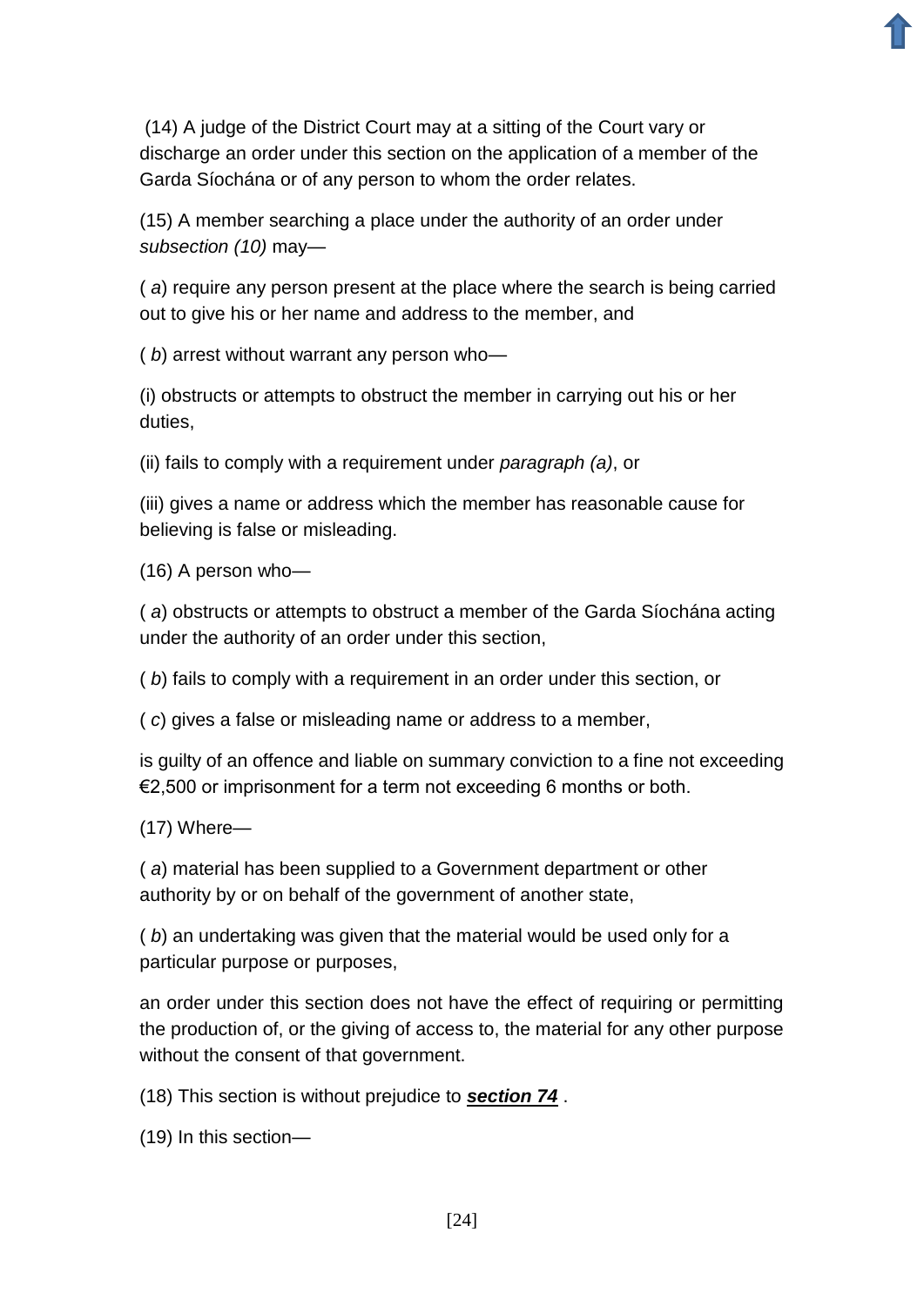"evidential material" includes any such material or any data relating to assets or proceeds deriving from criminal conduct in the designated state concerned or their identity or whereabouts;

"member state" includes the Swiss Confederation; "

#### **Note**

The amendments to section 75 allow the Garda Síochána to respond to mutual assistance requests from designated states for access to material held in the Cloud.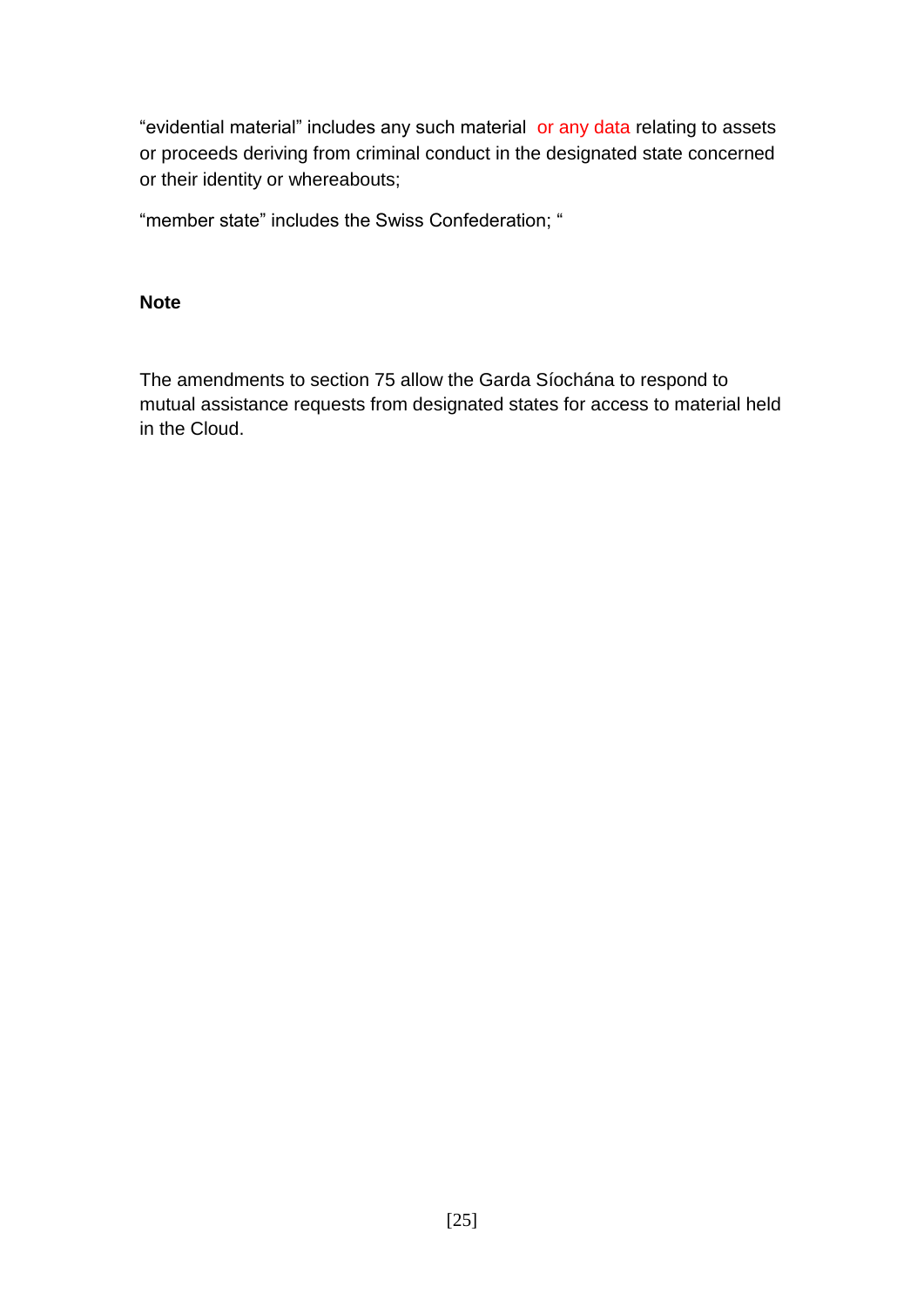

#### **Head 21 – Repeal of Part 4 (Requirements relating to Construction and Extensions of Prisons) of the Prisons Act 2007**

## **Provide for:**

The repeal of Part 4 (Requirements relating to Construction and Extensions of Prisons) of the Prisons Act 2007.

## **Note**

Part 4 the Prisons Act is not compatible with Directive 2014/52/EU of 16 April 2014 and is being repealed. Instead, Part 9 of S.I. 600/2001 Planning and Development Regulations 2001, as amended, will be relied on.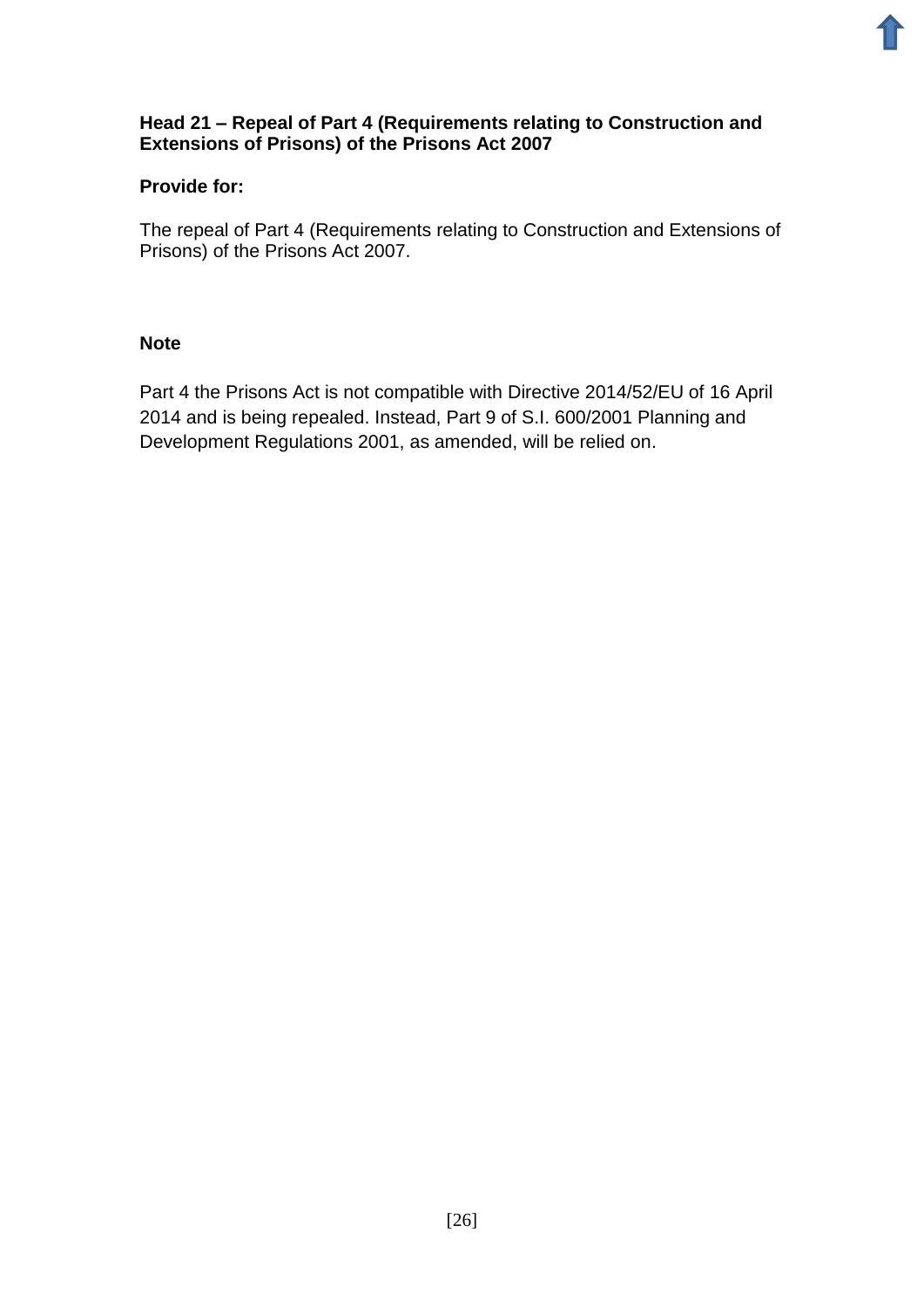# **Head 22 – Amendment of section 10 of Misuse of Drugs Act 1984 (as amended by section 170 of the Criminal Justice (Forensic Evidence and DNA Database System) Act 2014)**

## **Provide for:**

The substitution of the following for section 10:

"10. In any criminal proceedings, the production of a certificate purporting to be signed by an officer of Forensic Science Ireland of the Department of Justice and relating to the receipt, handling, transmission and storage of anything specified in the certificate shall, until the contrary is proved, be evidence of any fact thereby certified without proof of any signature thereon or that any such signature is that of such an officer."

## **Note**

The amendment will extend the use of certificates of receipt, handling, transmission and storage to all evidential items submitted to FSI for analysis thereby bringing FSI into line with the practice of using certificates for expert analysis, such as, for example, in relation to drugs and drink driving.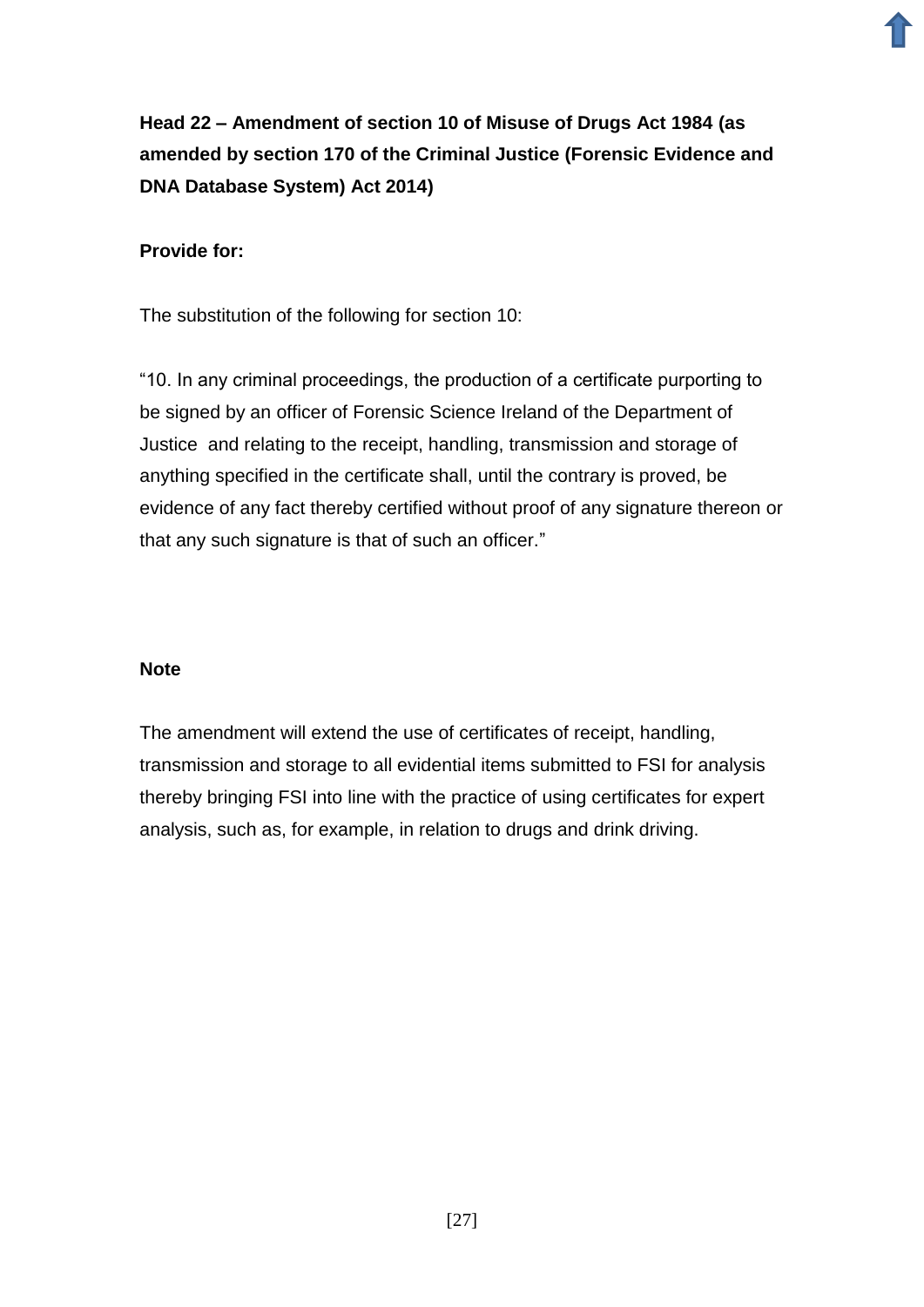## **Head 23 - Amendment of Schedule 1 (Common Law Offences) to the Bail Act 1997**

## **Provide for:**

The amendment of the Schedule to the Bail Act 1997 by the renumbering of the second numbered paragraph 39 ("Any offence under the Prevention of Corruption Acts 1889 to 2010") as paragraph 39A.

## **Note**

This is a technical amendment to correct a typing error which has resulted in the inclusion of two offences in the Schedule being numbered as "39".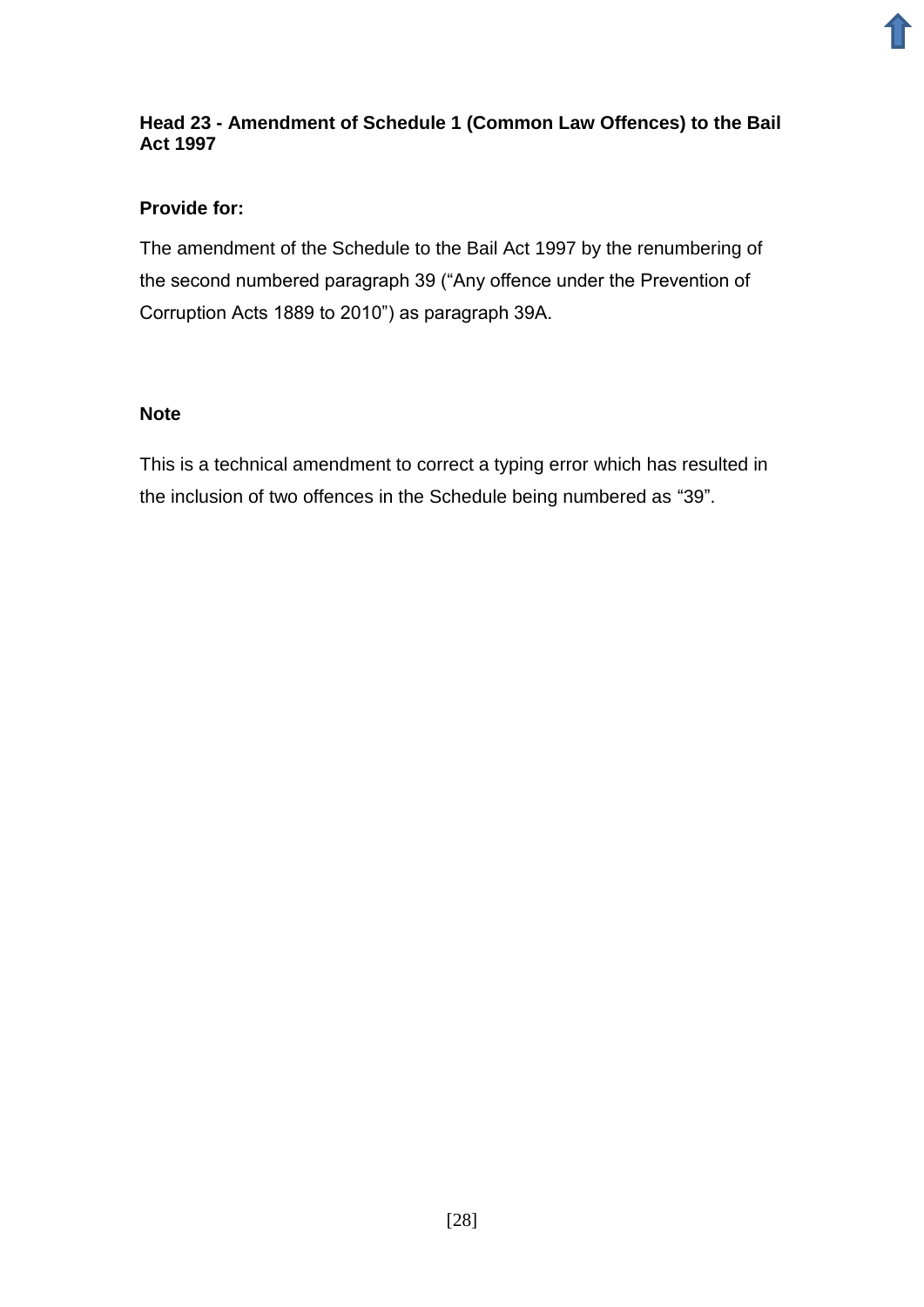#### **Head 24 – Amendment of Section 17 (Staff of Board) of the Parole Act 2019**

## **Provide for:**

The amendment of section 17(3) of the Parole Act by the substitution of the term 'Board' for the term 'Commission' in subsection (3)"

#### **Note**

This is a technical amendment. Section 17 of the 2019 Act deals with matters related to the staff of the Parole Board. A reference to "Commission" rather than Parole Board or 'Board' has been included in subsection 3 in error.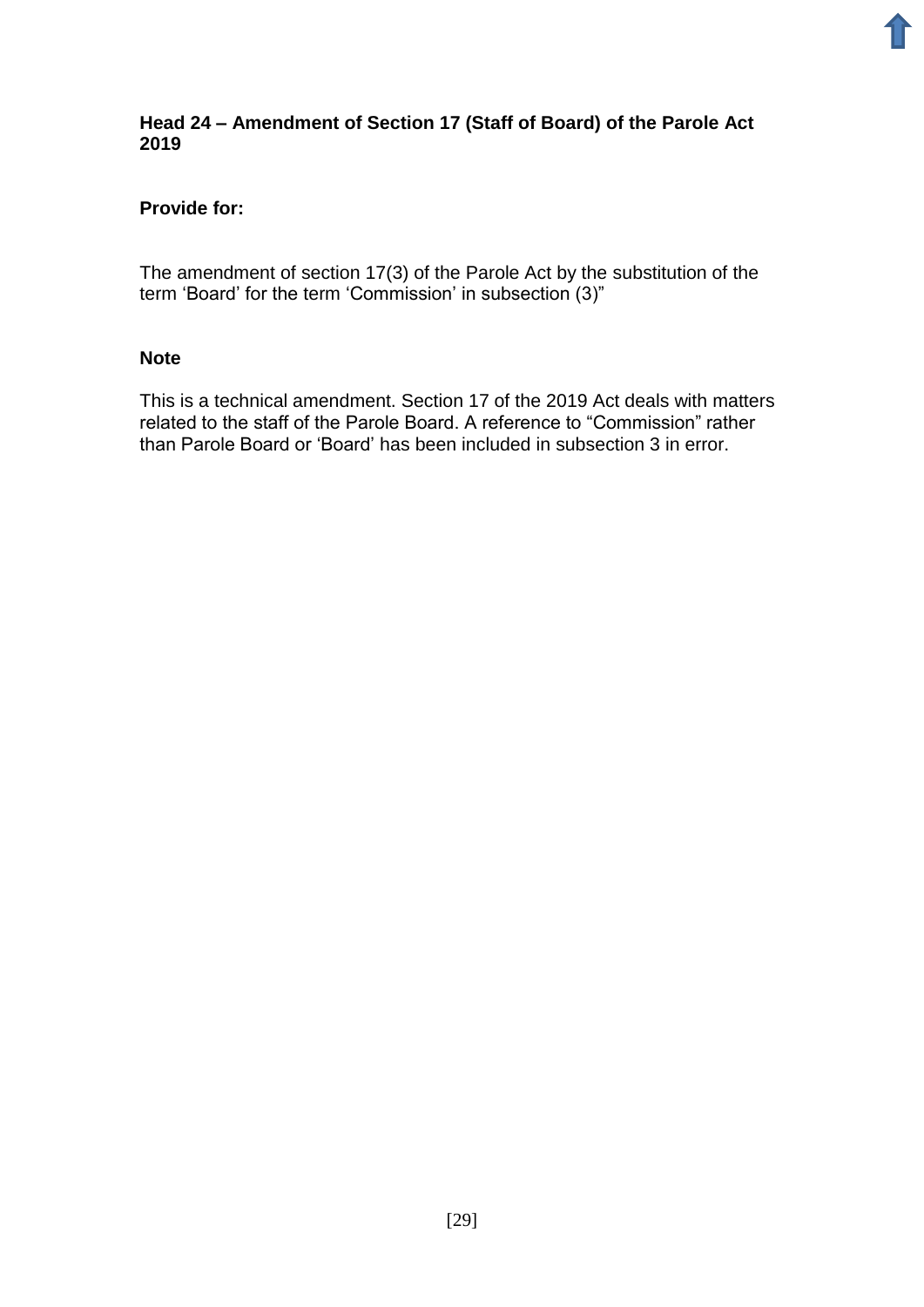#### **Head 25 - Amendment of Section 24 (Eligibility for parole) of the Parole Act 2019**

## **Provide for:**

The amendment of subsection 24(12) of the Parole Act 2019 by the deletion of "or (3F) of that section" from lines 3 and 4.

#### **Note**

This Head is a technical amendment which provides for the deletion of the reference to subsection 27 (3F) of the Misuse of Drugs Act 1977 – following the repeal of that subsection by the Criminal Justice (Repeal of certain provisions of the Firearms and Misuse of Drugs Acts ) Bill 2020.